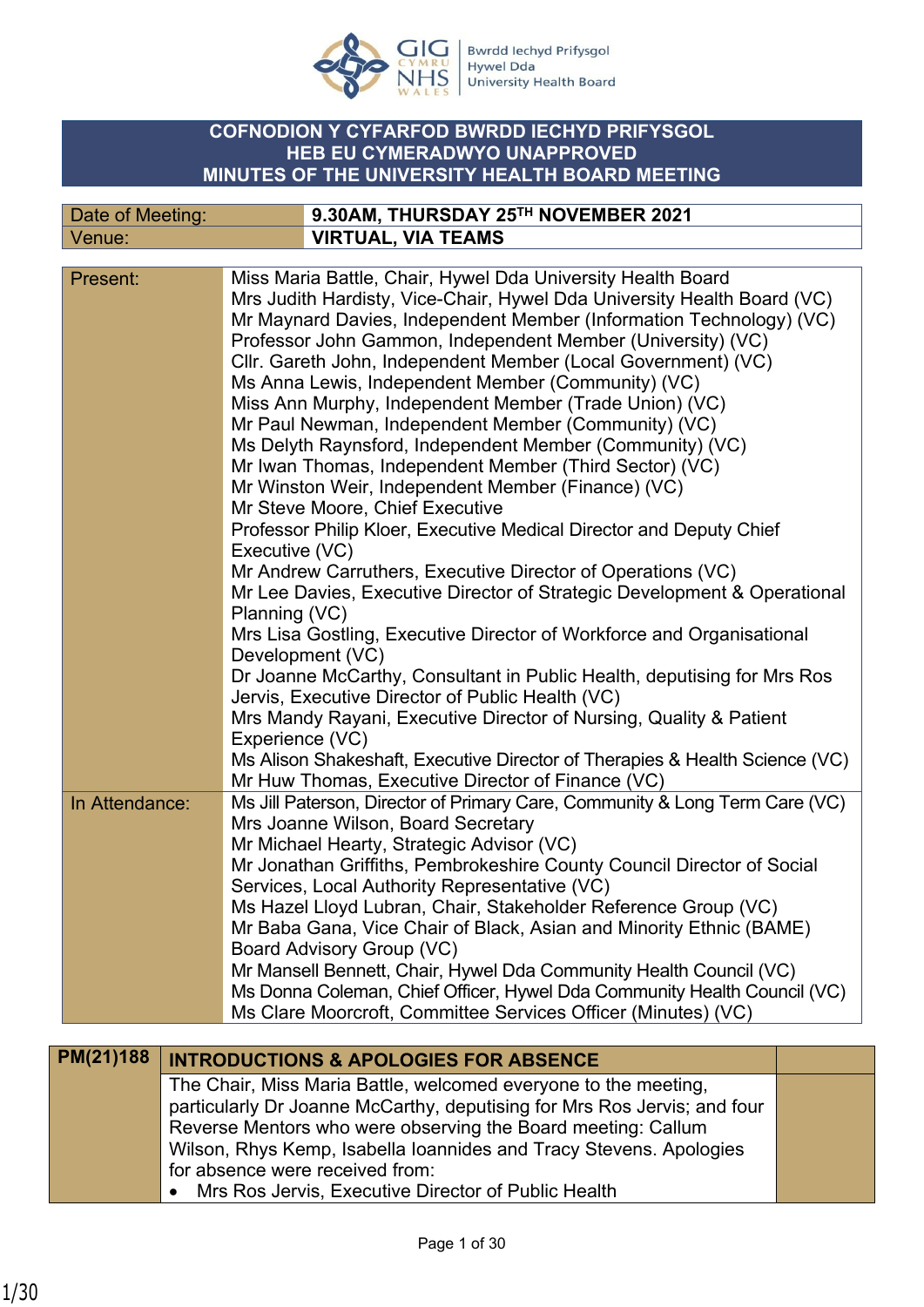| Dr Hashim Samir, Vice Chair of Black, Asian and Minority Ethnic<br>$\bullet$<br>(BAME) Board Advisory Group                                                                                                                                                                                                                                                                                                                                                                                                                                                                                                                                                                                                                                                                                                                                                                                        |                                                                                                                                                                                                                                                                                                                                                                                                                                                                                                                                                                                                                                                                                                                                                                                                                                                                                                                                                                                                                                                                                                                                                                                                                                                                                           |
|----------------------------------------------------------------------------------------------------------------------------------------------------------------------------------------------------------------------------------------------------------------------------------------------------------------------------------------------------------------------------------------------------------------------------------------------------------------------------------------------------------------------------------------------------------------------------------------------------------------------------------------------------------------------------------------------------------------------------------------------------------------------------------------------------------------------------------------------------------------------------------------------------|-------------------------------------------------------------------------------------------------------------------------------------------------------------------------------------------------------------------------------------------------------------------------------------------------------------------------------------------------------------------------------------------------------------------------------------------------------------------------------------------------------------------------------------------------------------------------------------------------------------------------------------------------------------------------------------------------------------------------------------------------------------------------------------------------------------------------------------------------------------------------------------------------------------------------------------------------------------------------------------------------------------------------------------------------------------------------------------------------------------------------------------------------------------------------------------------------------------------------------------------------------------------------------------------|
| Noting that 25 <sup>th</sup> November 2021 is Carers Rights Day, Miss Battle<br>announced that today's meeting would begin with a short video. The<br>video outlined the challenges faced by a member of HDdUHB staff with<br>caring responsibilities, and how the organisation has supported her in<br>fulfilling these responsibilities. Miss Battle highlighted that a number of<br>the initiatives introduced by HDdUHB were detailed in her Chair's<br>Report; however, was delighted to hear of the positive impact these<br>have made. Within the online Chat, other Members also welcomed<br>evidence that the Carers policy is working in practice and that the UHB<br>is supporting its staff and enabling them to undertake both their caring<br>roles and work. The importance of recognising the challenges faced by<br>parents, carers and children and young people was emphasised. |                                                                                                                                                                                                                                                                                                                                                                                                                                                                                                                                                                                                                                                                                                                                                                                                                                                                                                                                                                                                                                                                                                                                                                                                                                                                                           |
| <b>DECLARATION OF INTERESTS</b>                                                                                                                                                                                                                                                                                                                                                                                                                                                                                                                                                                                                                                                                                                                                                                                                                                                                    |                                                                                                                                                                                                                                                                                                                                                                                                                                                                                                                                                                                                                                                                                                                                                                                                                                                                                                                                                                                                                                                                                                                                                                                                                                                                                           |
| No declarations of interest were made.                                                                                                                                                                                                                                                                                                                                                                                                                                                                                                                                                                                                                                                                                                                                                                                                                                                             |                                                                                                                                                                                                                                                                                                                                                                                                                                                                                                                                                                                                                                                                                                                                                                                                                                                                                                                                                                                                                                                                                                                                                                                                                                                                                           |
|                                                                                                                                                                                                                                                                                                                                                                                                                                                                                                                                                                                                                                                                                                                                                                                                                                                                                                    |                                                                                                                                                                                                                                                                                                                                                                                                                                                                                                                                                                                                                                                                                                                                                                                                                                                                                                                                                                                                                                                                                                                                                                                                                                                                                           |
|                                                                                                                                                                                                                                                                                                                                                                                                                                                                                                                                                                                                                                                                                                                                                                                                                                                                                                    |                                                                                                                                                                                                                                                                                                                                                                                                                                                                                                                                                                                                                                                                                                                                                                                                                                                                                                                                                                                                                                                                                                                                                                                                                                                                                           |
| <b>RESOLVED</b> – that the minutes of the meeting held on $30th$ September                                                                                                                                                                                                                                                                                                                                                                                                                                                                                                                                                                                                                                                                                                                                                                                                                         |                                                                                                                                                                                                                                                                                                                                                                                                                                                                                                                                                                                                                                                                                                                                                                                                                                                                                                                                                                                                                                                                                                                                                                                                                                                                                           |
|                                                                                                                                                                                                                                                                                                                                                                                                                                                                                                                                                                                                                                                                                                                                                                                                                                                                                                    |                                                                                                                                                                                                                                                                                                                                                                                                                                                                                                                                                                                                                                                                                                                                                                                                                                                                                                                                                                                                                                                                                                                                                                                                                                                                                           |
| <b>MATTERS ARISING &amp; TABLE OF ACTIONS FROM THE MEETING</b>                                                                                                                                                                                                                                                                                                                                                                                                                                                                                                                                                                                                                                                                                                                                                                                                                                     |                                                                                                                                                                                                                                                                                                                                                                                                                                                                                                                                                                                                                                                                                                                                                                                                                                                                                                                                                                                                                                                                                                                                                                                                                                                                                           |
| HELD ON 30TH SEPTEMBER 2021                                                                                                                                                                                                                                                                                                                                                                                                                                                                                                                                                                                                                                                                                                                                                                                                                                                                        |                                                                                                                                                                                                                                                                                                                                                                                                                                                                                                                                                                                                                                                                                                                                                                                                                                                                                                                                                                                                                                                                                                                                                                                                                                                                                           |
|                                                                                                                                                                                                                                                                                                                                                                                                                                                                                                                                                                                                                                                                                                                                                                                                                                                                                                    |                                                                                                                                                                                                                                                                                                                                                                                                                                                                                                                                                                                                                                                                                                                                                                                                                                                                                                                                                                                                                                                                                                                                                                                                                                                                                           |
| outstanding actions had been progressed. In terms of matters arising:                                                                                                                                                                                                                                                                                                                                                                                                                                                                                                                                                                                                                                                                                                                                                                                                                              |                                                                                                                                                                                                                                                                                                                                                                                                                                                                                                                                                                                                                                                                                                                                                                                                                                                                                                                                                                                                                                                                                                                                                                                                                                                                                           |
|                                                                                                                                                                                                                                                                                                                                                                                                                                                                                                                                                                                                                                                                                                                                                                                                                                                                                                    |                                                                                                                                                                                                                                                                                                                                                                                                                                                                                                                                                                                                                                                                                                                                                                                                                                                                                                                                                                                                                                                                                                                                                                                                                                                                                           |
|                                                                                                                                                                                                                                                                                                                                                                                                                                                                                                                                                                                                                                                                                                                                                                                                                                                                                                    |                                                                                                                                                                                                                                                                                                                                                                                                                                                                                                                                                                                                                                                                                                                                                                                                                                                                                                                                                                                                                                                                                                                                                                                                                                                                                           |
| requirements for parents and carers of children undergoing paediatric                                                                                                                                                                                                                                                                                                                                                                                                                                                                                                                                                                                                                                                                                                                                                                                                                              |                                                                                                                                                                                                                                                                                                                                                                                                                                                                                                                                                                                                                                                                                                                                                                                                                                                                                                                                                                                                                                                                                                                                                                                                                                                                                           |
|                                                                                                                                                                                                                                                                                                                                                                                                                                                                                                                                                                                                                                                                                                                                                                                                                                                                                                    |                                                                                                                                                                                                                                                                                                                                                                                                                                                                                                                                                                                                                                                                                                                                                                                                                                                                                                                                                                                                                                                                                                                                                                                                                                                                                           |
| Committee (WHSSC) had committed to consider it as part of their                                                                                                                                                                                                                                                                                                                                                                                                                                                                                                                                                                                                                                                                                                                                                                                                                                    |                                                                                                                                                                                                                                                                                                                                                                                                                                                                                                                                                                                                                                                                                                                                                                                                                                                                                                                                                                                                                                                                                                                                                                                                                                                                                           |
|                                                                                                                                                                                                                                                                                                                                                                                                                                                                                                                                                                                                                                                                                                                                                                                                                                                                                                    |                                                                                                                                                                                                                                                                                                                                                                                                                                                                                                                                                                                                                                                                                                                                                                                                                                                                                                                                                                                                                                                                                                                                                                                                                                                                                           |
| on Adult Thoracic surgical services and does not, therefore, include                                                                                                                                                                                                                                                                                                                                                                                                                                                                                                                                                                                                                                                                                                                                                                                                                               |                                                                                                                                                                                                                                                                                                                                                                                                                                                                                                                                                                                                                                                                                                                                                                                                                                                                                                                                                                                                                                                                                                                                                                                                                                                                                           |
| Paediatric Cardiology.                                                                                                                                                                                                                                                                                                                                                                                                                                                                                                                                                                                                                                                                                                                                                                                                                                                                             |                                                                                                                                                                                                                                                                                                                                                                                                                                                                                                                                                                                                                                                                                                                                                                                                                                                                                                                                                                                                                                                                                                                                                                                                                                                                                           |
| <b>PM(21)153</b> – an update was requested regarding progress on sharing                                                                                                                                                                                                                                                                                                                                                                                                                                                                                                                                                                                                                                                                                                                                                                                                                           |                                                                                                                                                                                                                                                                                                                                                                                                                                                                                                                                                                                                                                                                                                                                                                                                                                                                                                                                                                                                                                                                                                                                                                                                                                                                                           |
| the report around student placements with Health Education and                                                                                                                                                                                                                                                                                                                                                                                                                                                                                                                                                                                                                                                                                                                                                                                                                                     |                                                                                                                                                                                                                                                                                                                                                                                                                                                                                                                                                                                                                                                                                                                                                                                                                                                                                                                                                                                                                                                                                                                                                                                                                                                                                           |
|                                                                                                                                                                                                                                                                                                                                                                                                                                                                                                                                                                                                                                                                                                                                                                                                                                                                                                    |                                                                                                                                                                                                                                                                                                                                                                                                                                                                                                                                                                                                                                                                                                                                                                                                                                                                                                                                                                                                                                                                                                                                                                                                                                                                                           |
| scheduling a meeting with HEIW in either December 2021 or January                                                                                                                                                                                                                                                                                                                                                                                                                                                                                                                                                                                                                                                                                                                                                                                                                                  |                                                                                                                                                                                                                                                                                                                                                                                                                                                                                                                                                                                                                                                                                                                                                                                                                                                                                                                                                                                                                                                                                                                                                                                                                                                                                           |
|                                                                                                                                                                                                                                                                                                                                                                                                                                                                                                                                                                                                                                                                                                                                                                                                                                                                                                    | LG                                                                                                                                                                                                                                                                                                                                                                                                                                                                                                                                                                                                                                                                                                                                                                                                                                                                                                                                                                                                                                                                                                                                                                                                                                                                                        |
| to Board.                                                                                                                                                                                                                                                                                                                                                                                                                                                                                                                                                                                                                                                                                                                                                                                                                                                                                          |                                                                                                                                                                                                                                                                                                                                                                                                                                                                                                                                                                                                                                                                                                                                                                                                                                                                                                                                                                                                                                                                                                                                                                                                                                                                                           |
|                                                                                                                                                                                                                                                                                                                                                                                                                                                                                                                                                                                                                                                                                                                                                                                                                                                                                                    |                                                                                                                                                                                                                                                                                                                                                                                                                                                                                                                                                                                                                                                                                                                                                                                                                                                                                                                                                                                                                                                                                                                                                                                                                                                                                           |
| COVID-19 thematic outbreak reviews mentioned in the update were                                                                                                                                                                                                                                                                                                                                                                                                                                                                                                                                                                                                                                                                                                                                                                                                                                    |                                                                                                                                                                                                                                                                                                                                                                                                                                                                                                                                                                                                                                                                                                                                                                                                                                                                                                                                                                                                                                                                                                                                                                                                                                                                                           |
|                                                                                                                                                                                                                                                                                                                                                                                                                                                                                                                                                                                                                                                                                                                                                                                                                                                                                                    |                                                                                                                                                                                                                                                                                                                                                                                                                                                                                                                                                                                                                                                                                                                                                                                                                                                                                                                                                                                                                                                                                                                                                                                                                                                                                           |
|                                                                                                                                                                                                                                                                                                                                                                                                                                                                                                                                                                                                                                                                                                                                                                                                                                                                                                    | PM(21)189<br>MINUTES OF THE PUBLIC MEETING HELD ON 30TH SEPTEMBER<br>PM(21)190<br>2021<br>2021 be approved as a correct record.<br>PM(21)191<br>An update was provided on the table of actions from the Public Board<br>meeting held on 30 <sup>th</sup> September 2021, and confirmation received that all<br><b>PM(21)152</b> – Miss Battle enquired whether there was an update to the<br>request that consideration be given to travel and accommodation<br>orthopaedic surgery. In response, Mr Steve Moore confirmed that he<br>had raised this issue and that the Welsh Health Specialised Services<br>commissioning responsibilities. Regarding the second action under this<br>minute reference, Mr Moore clarified that the report in question centres<br>Improvement Wales (HEIW). Mrs Lisa Gostling advised that the report<br>will be completed next week and that the UHB is in the process of<br>2022. The outcome of discussions will be reported to the People,<br>Organisational Development & Culture Committee (PODCC) and thence<br><b>PM(21)154</b> – Miss Battle requested clarification regarding whether the<br>local or All Wales exercises. In response, Mrs Mandy Rayani advised<br>that the UHB is undertaking multi-disciplinary Directorate level reviews. |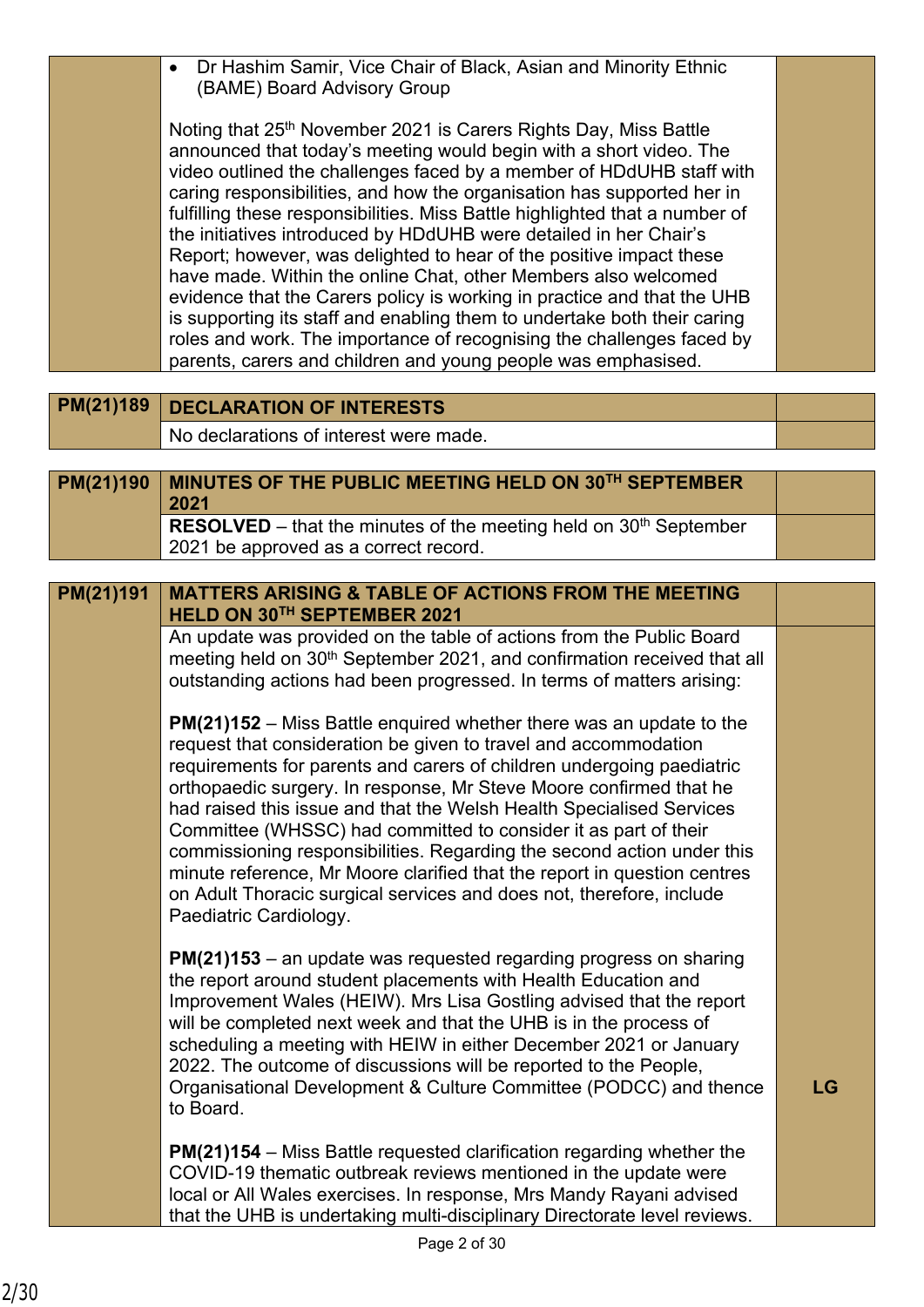The findings from these will be collated into a single report, to be considered at the Quality, Safety & Experience Committee (QSEC), with a timescale of January 2021 for completion. This would represent a significant achievement, given the number of reviews involved.

Ms Alison Shakeshaft wished to clarify that the report regarding the staffing review for Stroke Services due to be presented to QSEC on 6<sup>th</sup> December 2021 relates specifically to nursing staff; it is not a multidisciplinary review. The UHB will, however, participate in a national biannual audit on Stroke staffing, and will be taking this issue forward more generically.

**PM(21)160** – referencing page 15 of the minutes, assurance was requested that recruitment to the enhanced Bridging Service is not undermining the social care system. Ms Jill Paterson reported that the UHB has conducted two rounds of recruitment to the Bridging Service. Whilst it is not possible (legally) to restrict who applies, current employment had been analysed and there were only small numbers of applicants already employed in the care sector. Those with existing social care roles were only applying for limited hours with the Bridging Service. Due to withdrawals, the number of candidates had reduced from 49 to 38. There has been parallel success among the Local Authorities in recruitment to their services. Whilst it is likely that many local employers are effectively recruiting from the same 'pool', there is no evidence to suggest that the Bridging Service is undermining the social care system. Miss Battle welcomed this assurance, together with the enhanced recruitment to Local Authority services. Ms Paterson emphasised that it was always the intention to enhance and align health and social care workforces, in order to support care within the community in the optimum manner. The additional capacity created was welcomed. In response to a query regarding whether there will be further recruitment rounds, Ms Paterson advised that the current intake are undergoing induction and that the situation will be reviewed in early 2022. There was, however, a commitment to developing a sustainable model going forward. Within the online chat, Mr Jonathan Griffiths advised that the Local Authorities are engaged in their local groups to continue to discuss career opportunities and, as outlined, offer permanent options for staff. They are also allocating recovery funding to support domiciliary care terms and conditions to retain and attract staff and are hopeful that this will enhance recruitment. A survey is being presented to the ministerial meeting being held later today. Mr Moore felt that these developments represented a positive step forward, and offered to share the UHB's learning with his Chief Executive colleagues. Miss Battle thanked Ms Paterson and Mr Griffiths for their continued efforts in this regard.

Referencing the figures for medically-fit individuals in hospitals, Mr Paul Newman noted that there was only 1 in Bronglais General Hospital (BGH) and enquired why the situation was better at that location. Mr Newman also observed that in England, people were being furnished with grants/direct payments, to purchase their own care packages, and queried whether any similar initiatives were planned in Wales or locally. Ms Paterson advised that the numbers of medically-fit in hospitals change on a regular basis, and that the BGH figures have now

**SM**

**MR**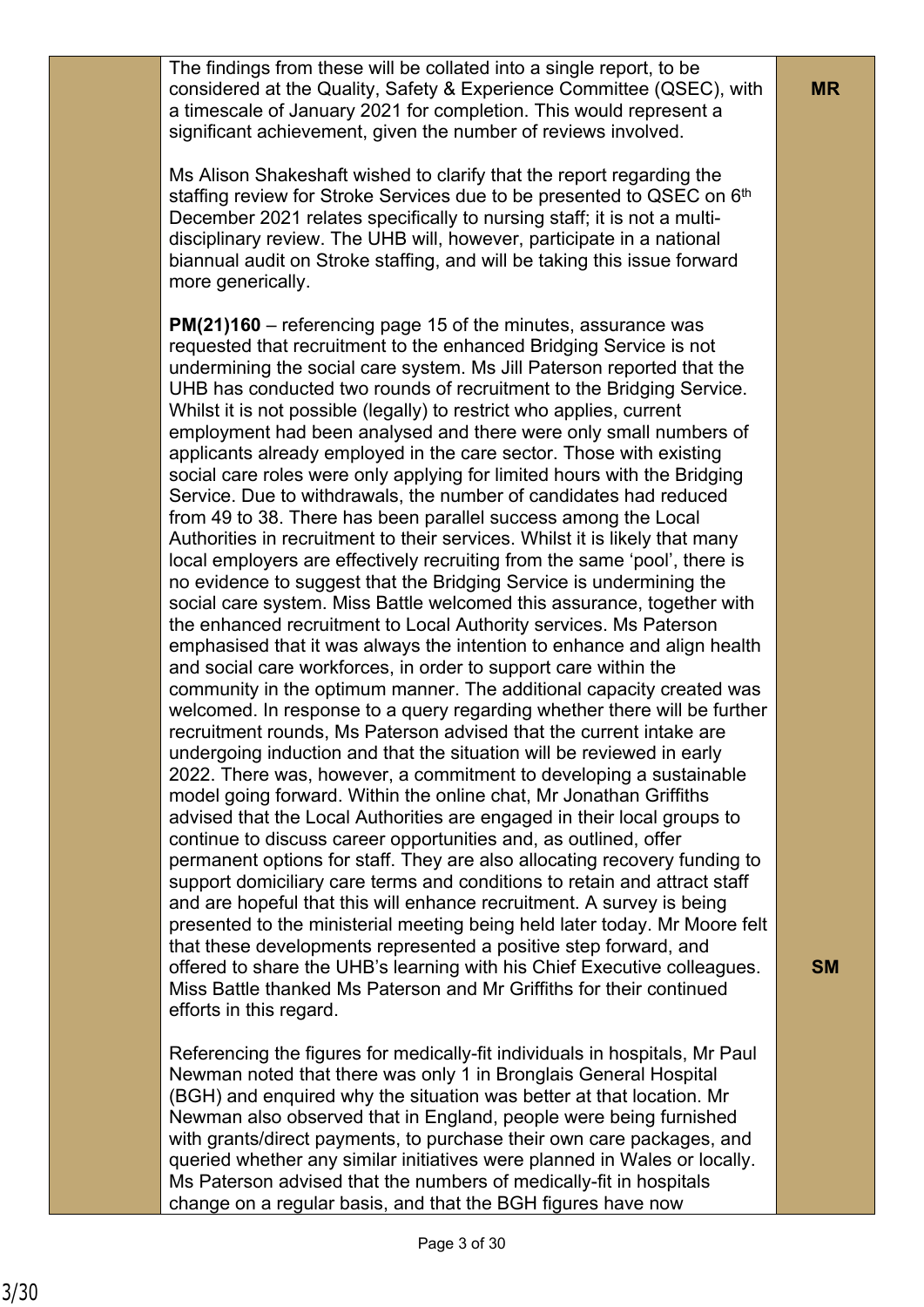Recognising the numerous elements involved in this area, and that there were many possible approaches, Mr Moore suggested a workshop session on this topic involving the Directors of Social Care from each of the Local Authorities. The UHB and its partners have short-term plans in place; however, longer-term solutions are required. Miss Battle endorsed this proposal, suggesting that the Hywel Dda region is leading on this issue within Wales with the Bridging Service. Ms Paterson requested that Ms Hazel Lloyd Lubran, Chair of the Stakeholder Reference Group and local Third Sector lead also be invited to any such session. Welcoming the opportunity to work together on solutions and emphasising that integrated roles are more suited to cross-boundary working, Mr Griffiths felt that there is likely to be a national announcement regarding social care provision in the near future. Within the online chat, there was a great deal of support for the suggested workshop session, with it noted that there are many successful initiatives in places, including the Micro Enterprises in Pembrokeshire to support people to remain at home. Ms Paterson's suggestion to include Ms Lloyd Lubran was also endorsed, as this would ensure involvement/representation of carers and families. Members were informed that this topic is also due to be discussed at the Regional Partnership Board (RPB).

# **PM(21)192 REPORT OF THE CHAIR**

Miss Battle presented her report on relevant matters undertaken as Chair since the previous Board meeting, highlighting in particular the difficult decision to temporarily suspend hospital visiting due to the increase in COVID-19 infections. There are exceptions to this rule for end of life and critical visits. Miss Battle assured Members and the public that this restriction will be lifted as soon as it is safe to do so. Moving onto the COVID-19 vaccination programme, which is the most extensive in the history of the NHS, Miss Battle noted that the booster campaign has presented certain challenges and issues and apologised to those affected. It was emphasised that transport arrangements are in place for those who require them. Miss Battle thanked all of those involved in supporting the vaccination programme. Members heard that wreaths

### **SM**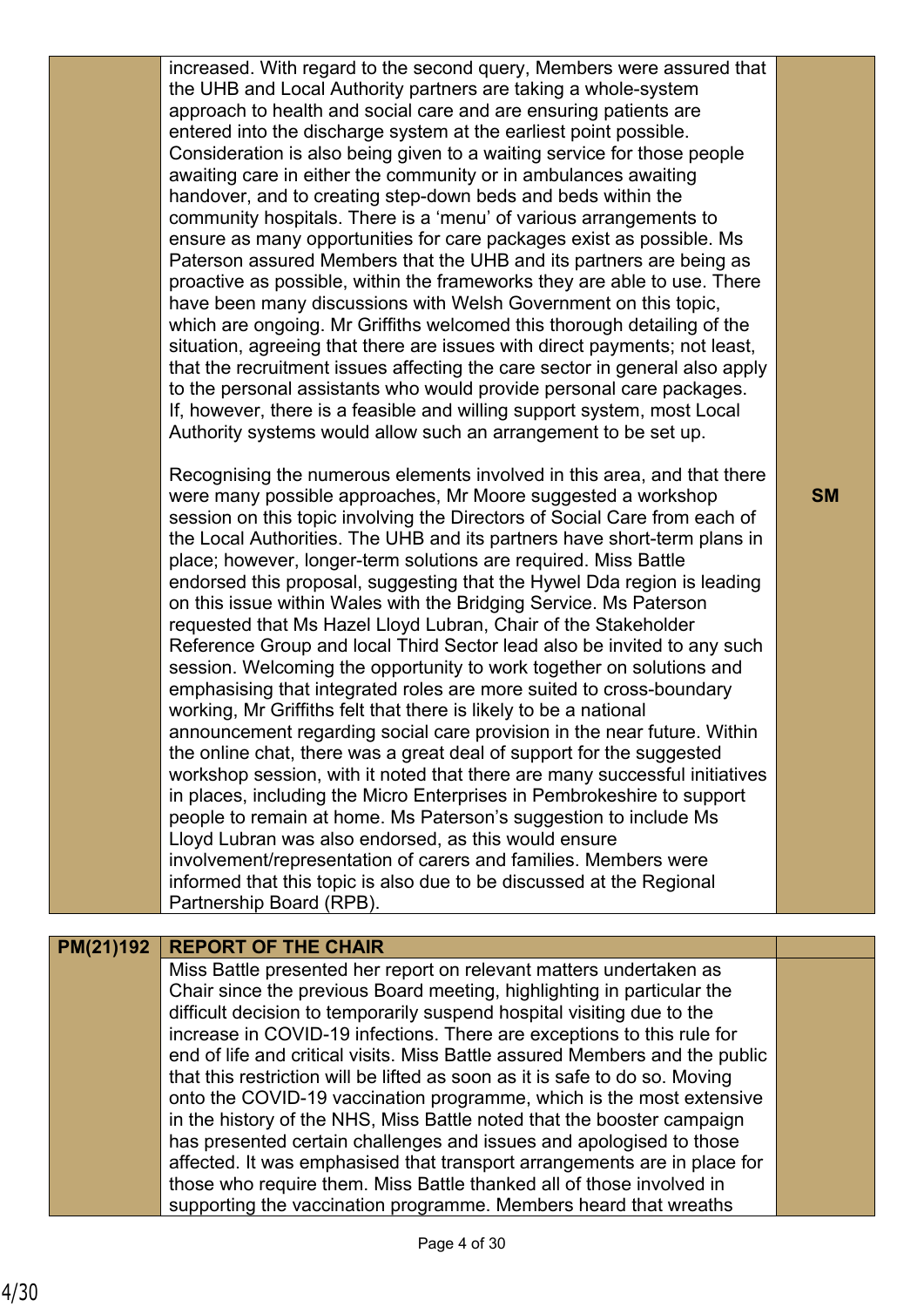| PM(21)193 | recognition, celebration and rewarding of deserving individuals and the<br>positive culture it creates. Offering her congratulations to the HDdUHB<br>nurses recognised through national awards, Ms Delyth Raynsford<br>enquired how examples of good practice are being promoted. Also,<br>noting that issues with the COVID-19 booster letters still appear to be<br>causing confusion, which is impacting particularly on Hywel Dda's<br>elderly population, Ms Raynsford requested assurances that this is<br>being fully addressed. In response to the second query, Ms Shakeshaft<br>acknowledged that the issues with letters regarding COVID-19 boosters<br>were unfortunate, although certain of these were outside the UHB's<br>control. For this reason, it was not possible to guarantee that there will<br>be no further issues; however, Members were assured that the UHB will<br>act upon these as soon as they become aware of them. Mr Moore<br>confirmed that, whilst the vaccination team has examined in depth all<br>internal procedures, there are other 'opportunities' within the wider<br>process for errors to occur. Referencing Ms Raynsford's first query, Mrs<br>Rayani emphasised the importance of sharing local learning and good<br>practice at a national level, by means of attendance at conferences and<br>poster presentations, etc. There has been some reluctance to participate<br>in this way previously; however, such activities need to be encouraged,<br>to raise the profile of HDdUHB and its staff.<br>The Board:<br><b>SUPPORTED</b> the work engaged in by the Chair since the previous<br>meeting and <b>NOTED</b> the topical areas of interest;<br><b>RATIFIED</b> the actions undertaken by the Chair on behalf of the<br>Board.<br><b>REPORT OF THE CHIEF EXECUTIVE</b><br>Mr Moore presented his report on relevant matters undertaken as Chief<br>Executive of HDdUHB since the previous meeting, echoing Miss Battle's<br>comments regarding the re-appointment of several Board Members. Mr<br>Moore recognised that the organisation is in an unusual situation |           |
|-----------|--------------------------------------------------------------------------------------------------------------------------------------------------------------------------------------------------------------------------------------------------------------------------------------------------------------------------------------------------------------------------------------------------------------------------------------------------------------------------------------------------------------------------------------------------------------------------------------------------------------------------------------------------------------------------------------------------------------------------------------------------------------------------------------------------------------------------------------------------------------------------------------------------------------------------------------------------------------------------------------------------------------------------------------------------------------------------------------------------------------------------------------------------------------------------------------------------------------------------------------------------------------------------------------------------------------------------------------------------------------------------------------------------------------------------------------------------------------------------------------------------------------------------------------------------------------------------------------------------------------------------------------------------------------------------------------------------------------------------------------------------------------------------------------------------------------------------------------------------------------------------------------------------------------------------------------------------------------------------------------------------------------------------------------------------------------------------------------------------------------------------------|-----------|
|           | In regards to the restrictions on visiting, Mrs Rayani appreciated the<br>distress this causes to both patients and families, and assured Members<br>and the public that this is reviewed formally on a weekly basis, with both<br>community and hospital infection prevalence considered. It is hoped that<br>visiting over the festive period can be supported, and that a formal<br>communication regarding this will be developed and issued within the<br>next week. Within the online chat, Mrs Rayani expressed her pride in the<br>HDdUHB nursing workforce who have been recognised nationally.<br>Several other Members added their congratulations, welcoming the                                                                                                                                                                                                                                                                                                                                                                                                                                                                                                                                                                                                                                                                                                                                                                                                                                                                                                                                                                                                                                                                                                                                                                                                                                                                                                                                                                                                                                                   | <b>MR</b> |
|           | created from vaccine vial tops had been placed during Remembrance<br>Sunday services. This had proved to be extremely emotional and had<br>opened conversations regarding the personal impact of the vaccination<br>programme. Miss Battle thanked those Independent Board Members<br>who had been involved in placing wreaths. The incredible performance<br>at the Nurse of the Year Awards 2021 was highlighted, with HDdUHB<br>staff contributing three winners and five runners-up. Emma McKay, a<br>community midwife in Ceredigion, was also congratulated for being<br>shortlisted for the Royal College of Midwives Midwife of the Year Award.<br>Finally, Miss Battle welcomed the re-appointment of Ms Hazel Lloyd<br>Lubran as Associate Board Member, and Ms Anna Lewis, Miss Ann<br>Murphy and Mr Maynard Davies as Independent Board Members.                                                                                                                                                                                                                                                                                                                                                                                                                                                                                                                                                                                                                                                                                                                                                                                                                                                                                                                                                                                                                                                                                                                                                                                                                                                                   |           |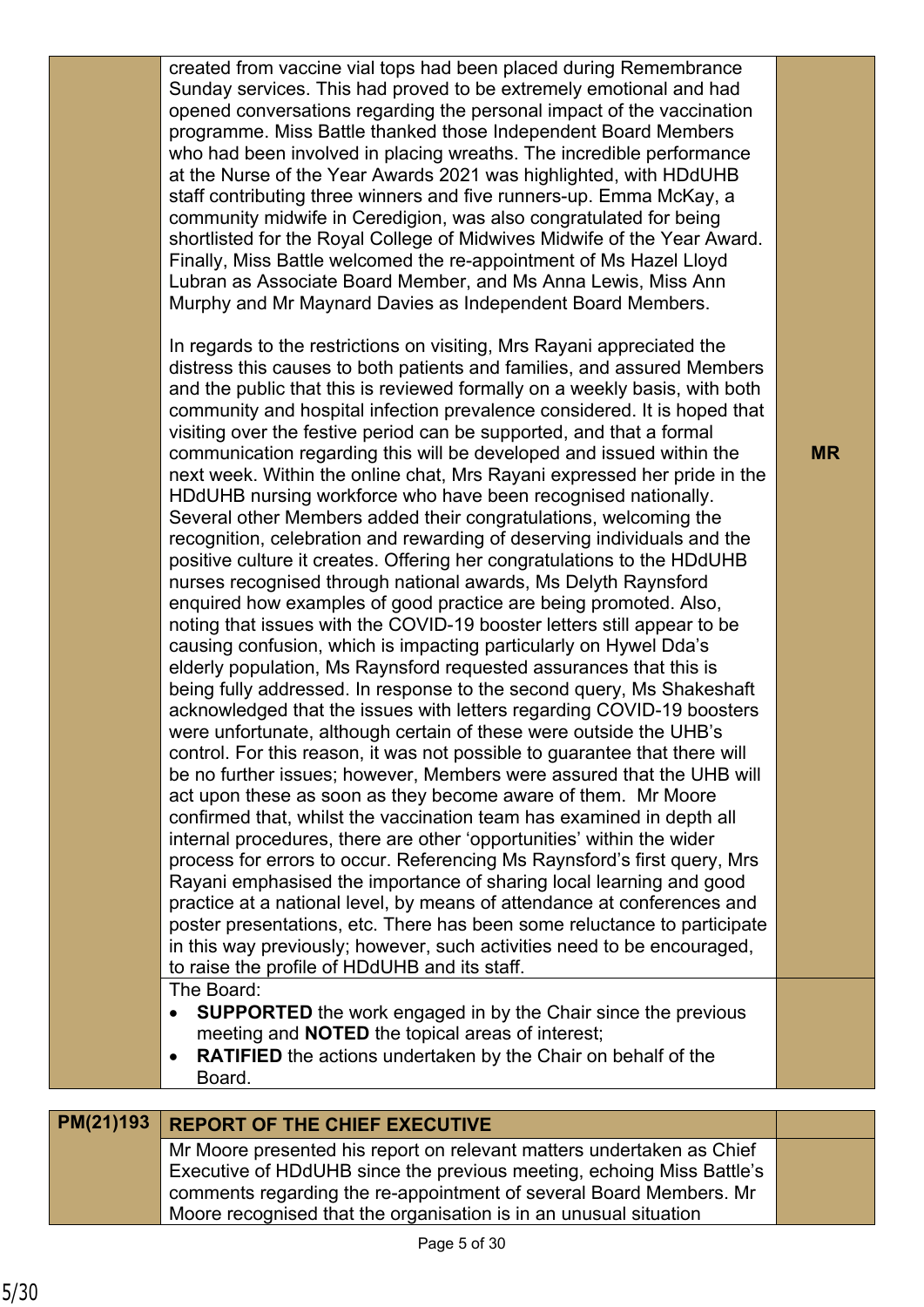currently, necessitating a number of decisions at short notice, which have not necessarily been subject to the usual processes to inform Independent Members. This was regrettable, and steps would be taken to address the processes involved. Turning to his report, Mr Moore highlighted in particular the Llwynhendy Tuberculosis (TB) Outbreak Review and the revised Terms of Reference for this review. Members heard that the Chief Executive and Medical Director/Deputy Chief Executive had recently met with local councillors from the area and had held a constructive discussion. Mr Moore felt that the TB Outbreak Review will represent an important piece of work, both locally and nationally. Focusing on agile/hybrid working, Mr Moore emphasised the need to grasp opportunities in this regard. It is important, where possible, to maximise clinical use of hospital sites and to relocate nonclinical functions. As such, Members were asked to approve the Glien House Lease proposal. Members' attention was drawn to the Ombudsman Annual Letter, and to the findings and actions taken in response to a specific Ombudsman case. Mr Moore apologised to the patient and their family involved, and to those Independent Members who had not been informed of this case at the appropriate time. Referencing the Memorandum of Understanding between HDdUHB and Aberystwyth University, Mr Moore looked forward to an ongoing and productive relationship with the University, particularly in relation to its new nurse training facility. Members noted that the Radiology Informatics System Procurement (RISP) process has been ongoing for a number of years. Mr Moore is the CEO Lead for Imaging in Wales, and emphasised the importance of this initiative. The Executive Team had met with representatives from the national RISP team and discussed various aspects of the Business Case. It had been particularly encouraging to witness the enthusiasm of the Radiology teams for this project.

Within the online chat, Mrs Rayani apologised for the lapse in process which had resulted in Independent Members not being informed of the Ombudsman case, and assured Members that the process is being reviewed to prevent a recurrence. Professor John Gammon welcomed the excellent work undertaken by the Research and Innovation teams to further develop links with University partners, which will offer tangible benefits for the UHB. Professor Philip Kloer agreed that the Research and Innovation team has made significant progress during the past year, and that the UHB's relationships with each University have grown considerably as a result. Referencing the agile/hybrid working proposals, Cllr. Gareth John requested assurance that the UHB had explored all possibilities with partners, including Carmarthenshire County Council and Welsh Government, regarding potential accommodation. The UHB's potential contribution to boosting the Carmarthen town centre economy by locating staff there was emphasised. Cllr. John also enquired whether the UHB is aware of issues with traffic and parking associated with the location of Glien House. Mr Lee Davies confirmed that the UHB has engaged with both the Local Authority and Welsh Government regarding buildings in Carmarthen town centre; potential alternatives were offered, however, it should be noted that Carmarthenshire County Council is currently undertaking a review of its estate. Mr Lee Davies assured Members that the UHB is committed to working with other Public Sector partners in the development of community hubs in each of the three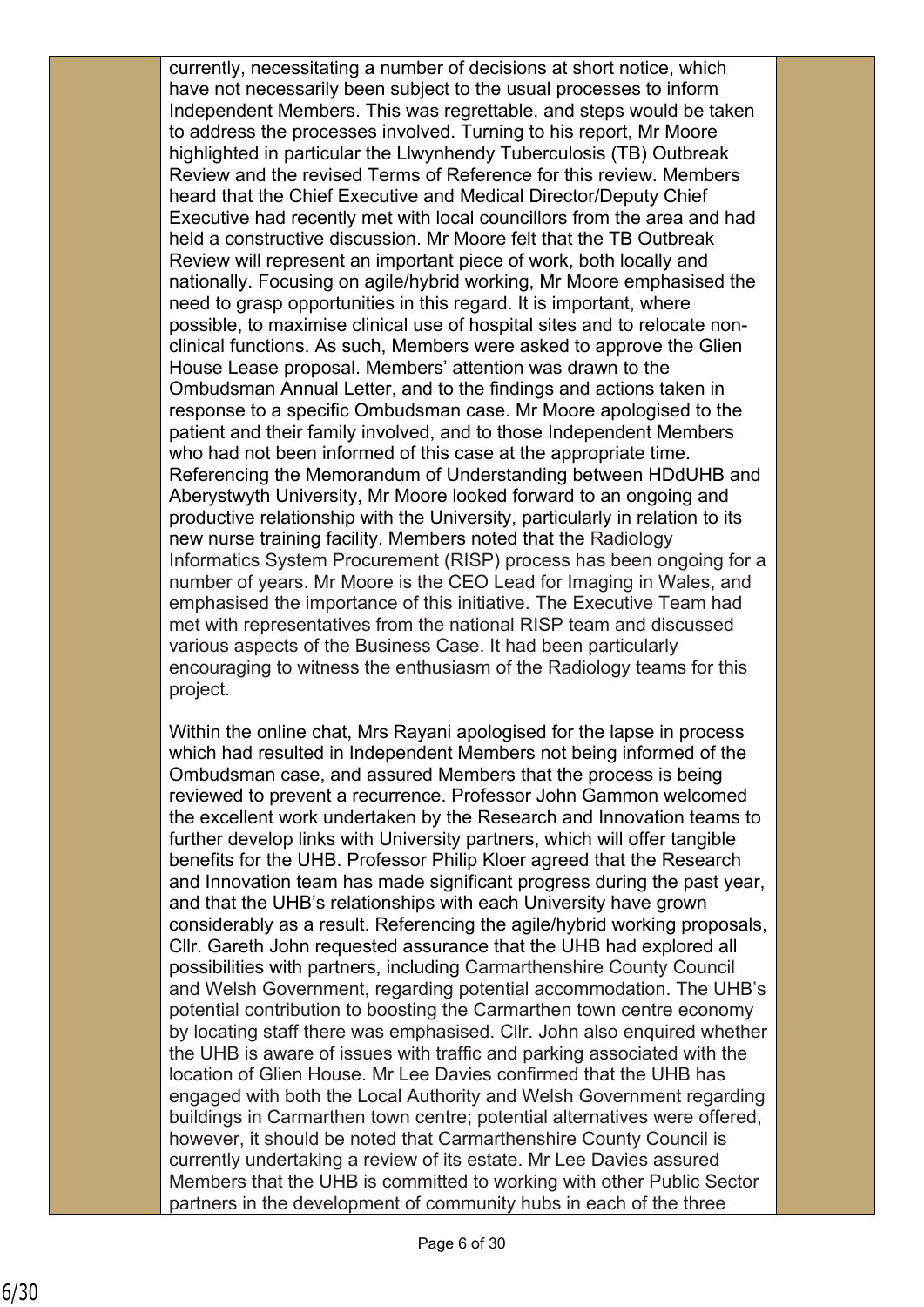counties and that, where suitable buildings are available, these opportunities will be explored. The UHB is aware of the traffic and parking issues in relation to Glien House. Whilst its location may not be perfect, there is not an abundance of suitable accommodation available within Carmarthen. Glien House has been fully occupied previously, and the potential for additional parking nearby is being explored. The Welsh Government building in Carmarthen had also been visited and considered. Being open plan, it is not suitable for the immediate use required, however it may be appropriate for another UHB function in the future. Whilst fully supportive of the UHB's ambitions regarding agile/ hybrid working and the potential benefits for staff, Mr Iwan Thomas noted that up to 100 desks were being proposed at Glien House, and suggested that the UHB should also consider how it integrates into local communities and contributes to the foundational economy. The opportunity to make a difference for local businesses by increasing footfall in town centres should be a major consideration. Mr Lee Davies was in complete agreement, whilst highlighting that the original premise had been to maximise clinical capacity on the Glangwili General Hospital (GGH) site. There will, however, be further opportunities to develop community hubs in each of the main county towns, which will benefit both staff and the local economy.

In regards to the Getting it Right First Time (GIRFT) Benchmarking Review: Cardiac Surgery, Mr Mansell Bennett noted that Swansea Bay UHB (SBUHB) are collecting patient experience data, and queried whether this will be shared with HDdUHB and the Community Health Council (CHC). Mr Moore confirmed that it is intended to share this information at the Public Board. Within the online chat, Professor Kloer assured Members that he, the Director of Nursing, Quality & Patient Experience and the Board Secretary have regular meetings with the Medical Director at SBUHB, to provide assurance on their actions, and they are due to provide reports for consideration at QSEC. SBUHB is also developing a quality dashboard, which should include patient experience information when available. Referring specifically to Appendix F, HDdUHB's response to SBUHB's 'Changing For The Future' Engagement exercise, Professor Gammon enquired how this work differed to that of the A Regional Collaboration for Health (ARCH) workstreams, and expressed concern regarding potential duplication of effort. In response, Mr Moore advised that there had been a meeting with the SBUHB team on 24<sup>th</sup> November 2021, at which it had been agreed that all this work would be routed through the refreshed ARCH governance system. Mr Lee Davies confirmed that there is no intention to set up any workstreams outside ARCH. Miss Battle enquired why the Hyper Acute Stroke Unit (HASU) is intended only for SBUHB residents at this stage. In response, Ms Shakeshaft reminded Members that there was to be a major piece of work on Stroke service redesign, which had been temporarily paused due to the COVID-19 pandemic. SBUHB has proposed that a HASU be established for their residents only; it is vital that a decision is made regarding this, as it will impact on HDdUHB's discussions regarding the future shape of its own Stroke services. There is a need for short-, medium- and long-term solutions. These can be developed in conjunction with SBUHB or, if necessary, in isolation. The key requirement is a decision from SBUHB regarding their future plans. Mr Moore emphasised the time-sensitive nature of Stroke treatments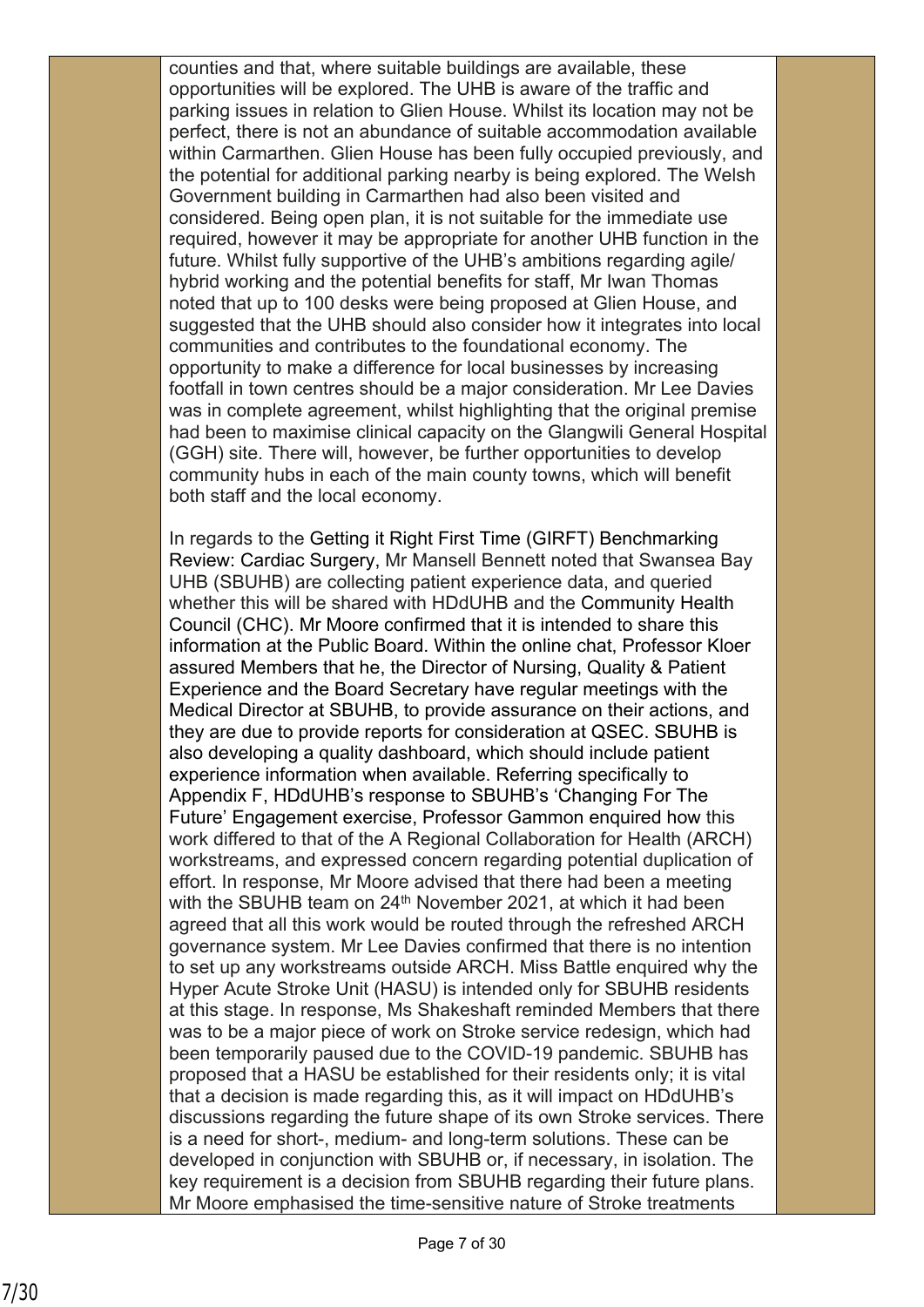|           | and the potential impact of travelling/distance in this regard. Members<br>were assured that HDdUHB is keeping this issue 'on the agenda' in<br>discussions with SBUHB. Welcoming the fact that the National Nurse<br>Stroke Lead is based in HDdUHB, Miss Battle requested that the<br>Strategic Development & Operational Delivery Committee (SDODC)<br>monitor this issue and inform the Board of developments. Within the<br>online chat, Mrs Rayani agreed that the UHB is fortunate to have | <b>LD</b> |
|-----------|---------------------------------------------------------------------------------------------------------------------------------------------------------------------------------------------------------------------------------------------------------------------------------------------------------------------------------------------------------------------------------------------------------------------------------------------------------------------------------------------------|-----------|
|           | Advanced Nurse Practitioner Claire Bryant engaged at a national level<br>on this agenda.                                                                                                                                                                                                                                                                                                                                                                                                          |           |
|           | When asked to agree the report's recommendations, Cllr. John recorded<br>that he did not support the proposed private lease arrangement for Glien<br>House. This recommendation was, therefore, approved based on a<br>majority decision.                                                                                                                                                                                                                                                         |           |
|           | The Board:                                                                                                                                                                                                                                                                                                                                                                                                                                                                                        |           |
|           | <b>ENDORSED</b> the Register of Sealings since the previous report on<br>$\bullet$<br>30th September 2021;                                                                                                                                                                                                                                                                                                                                                                                        |           |
|           | NOTED the status report for Consultation Documents received/<br>$\bullet$                                                                                                                                                                                                                                                                                                                                                                                                                         |           |
|           | responded to;                                                                                                                                                                                                                                                                                                                                                                                                                                                                                     |           |
|           | <b>NOTED and APPROVED</b> the revised Terms of Reference for the<br>$\bullet$                                                                                                                                                                                                                                                                                                                                                                                                                     |           |
|           | Llwynhendy Tuberculosis Outbreak Review;<br>NOTED and APPROVED the new lease arrangement for Glien                                                                                                                                                                                                                                                                                                                                                                                                |           |
|           | $\bullet$<br>House, Johnstown, Carmarthen;                                                                                                                                                                                                                                                                                                                                                                                                                                                        |           |
|           | <b>NOTED</b> the Ombudsman's Annual Letter and <b>CONSIDERED</b> the<br>$\bullet$                                                                                                                                                                                                                                                                                                                                                                                                                 |           |
|           | UHB's actions to be taken as a result;<br><b>NOTED</b> the UHB's response to Swansea Bay UHB (1 <sup>st</sup> October<br>$\bullet$                                                                                                                                                                                                                                                                                                                                                                |           |
|           | 2021) in response to its "Changing the Future" Engagement;                                                                                                                                                                                                                                                                                                                                                                                                                                        |           |
|           | <b>SUPPORTED</b> the Outline Business Case for the Radiology<br>$\bullet$                                                                                                                                                                                                                                                                                                                                                                                                                         |           |
|           | Informatics System Procurement (RISP) Programme.                                                                                                                                                                                                                                                                                                                                                                                                                                                  |           |
|           |                                                                                                                                                                                                                                                                                                                                                                                                                                                                                                   |           |
| PM(21)194 | <b>REPORT OF THE AUDIT &amp; RISK ASSURANCE COMMITTEE</b>                                                                                                                                                                                                                                                                                                                                                                                                                                         |           |
|           | Mr Newman, Audit & Risk Assurance Committee (ARAC) Chair,                                                                                                                                                                                                                                                                                                                                                                                                                                         |           |
|           | presented the ARAC update report, highlighting the various key risks,<br>issues and matters of concern identified therein.                                                                                                                                                                                                                                                                                                                                                                        |           |
|           |                                                                                                                                                                                                                                                                                                                                                                                                                                                                                                   |           |

The Board **NOTED** the ARAC update report and **ACKNOWLEDGED** the key risks, issues and matters of concern, together with actions being taken to address these.

| <b>PM(21)195</b> | REPORT OF THE QUALITY, SAFETY & EXPERIENCE COMMITTEE                      |  |
|------------------|---------------------------------------------------------------------------|--|
|                  | Ms Anna Lewis, QSEC Chair, presented the QSEC update report,              |  |
|                  | advising that she had nothing further to add, save to emphasise how       |  |
|                  | challenging the quality 'agenda' is currently and how this impacts on     |  |
|                  | patient experience. The local population was thanked for its forbearance  |  |
|                  | and understanding, and staff were thanked for their continued efforts     |  |
|                  | and dedication. Referencing sub-optimal environmental conditions within   |  |
|                  | paediatric services, Mrs Rayani assured Members that work to improve      |  |
|                  | the situation is being undertaken. Noting that the Director of Operations |  |
|                  | was experiencing technical issues, it was agreed that he would be asked   |  |
|                  | to update on this at a later point.                                       |  |
|                  | The Board NOTED the QSEAC update report and ACKNOWLEDGED                  |  |
|                  | the key risks, issues and matters of concern, together with actions being |  |
|                  | taken to address these.                                                   |  |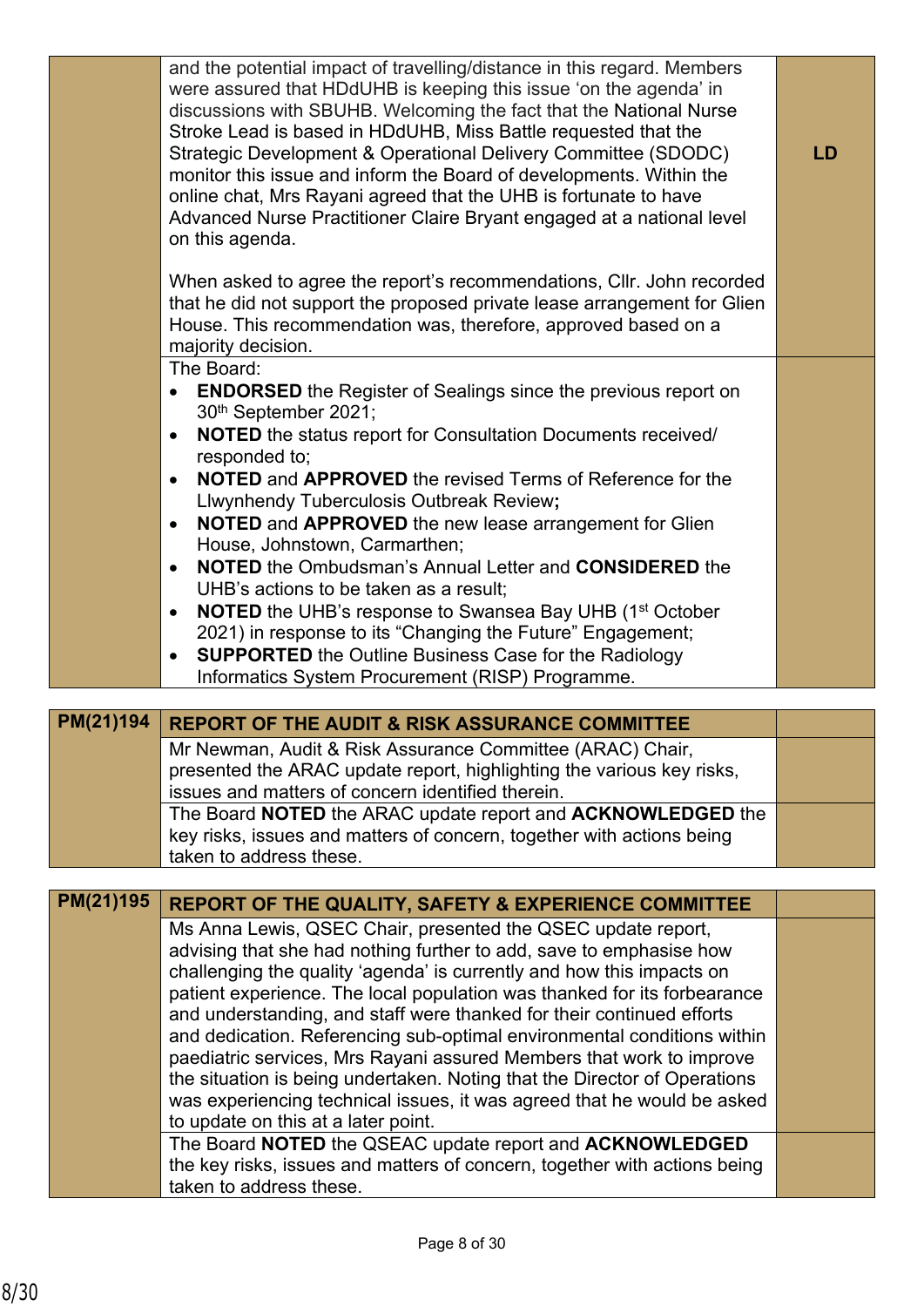#### **BOARD ASSURANCE FRAMEWORK PM(21)196**

Mrs Joanne Wilson presented the Board Assurance Framework (BAF) report, explaining that steps are being taken to develop the BAF, so that its focus moves away from a 'process tool' and towards informing Board agendas and providing information on outcomes. This month, the BAF Dashboard is showing that 4 planning objectives have been completed. 39 planning objectives are on track, with another 1 ahead of schedule, and 9 that are currently behind schedule. Those that are behind schedule link to the organisation's key challenges and risks, which highlights the need to utilise the BAF to inform the Board agenda. Members were advised of two corrections to the report: on page 3, approval of changes to Planning Objectives will be considered at the January 2022 Public Board meeting; and on page 4, it has been agreed that discussion of outcome measures at the December 2021 Board Seminar will be postponed.

Within the online chat, Professor Gammon expressed full support for this document, suggesting that it provides the Board with assurance on progress against delivery of the organisation's Planning Objectives. Ms Lewis agreed that the BAF represents an extremely helpful reporting tool and thanked those involved for their work. Referencing page 5 of the report and Planning Objective 4E (Making Every Contact Count Implementation), Miss Battle enquired whether this is being taken forward in the Mass Vaccination Centres (MVCs). Ms Shakeshaft explained that the term 'Making Every Contact Count' varies in its usage and that in its widest sense (promoting health and wellbeing) it would be difficult to implement in the MVCs, due to the need for specialist staff to deliver the various messages involved. The opportunities presented by the COVID-19 vaccination programme are being used mainly to undertake procedures such as atrial fibrillation screening on those individuals attending. Within the online chat, Dr Joanne McCarthy confirmed that screening for atrial fibrillation in the MVCs had commenced as a pilot. Representatives from the Fire Service have also given safety advice to those attending the mobile vaccination unit for COVID-19 vaccinations. Explaining that this issue had been raised by the Minister for Health & Social Services, Miss Battle enquired whether there were any plans to develop this, perhaps utilising assistance from other organisations if the UHB does not have the workforce required. Ms Shakeshaft undertook to discuss this with the vaccination team, whilst suggesting that the main challenge will be around space/environment. Agreeing that this should be considered, Mr Moore suggested that any decision needs to be balanced against the staffing pressures involved and prioritising delivery of the COVID-19 vaccination programme. Within the online chat, Dr McCarthy echoed comments regarding challenges relating to the actual MVC sites and the balance between ensuring people are encouraged to attend for vaccination, alongside maximising what can be achieved in the time that they are there. The Board **NOTED** the Board Assurance Framework report and

**AS**

**SOUGHT ASSURANCE** on areas giving rise to specific concerns.

| PM(21)197 | <b>IMPROVING PATIENT EXPERIENCE REPORT</b>        |  |
|-----------|---------------------------------------------------|--|
|           | Mr Andrew Carruthers re-joined the Board meeting. |  |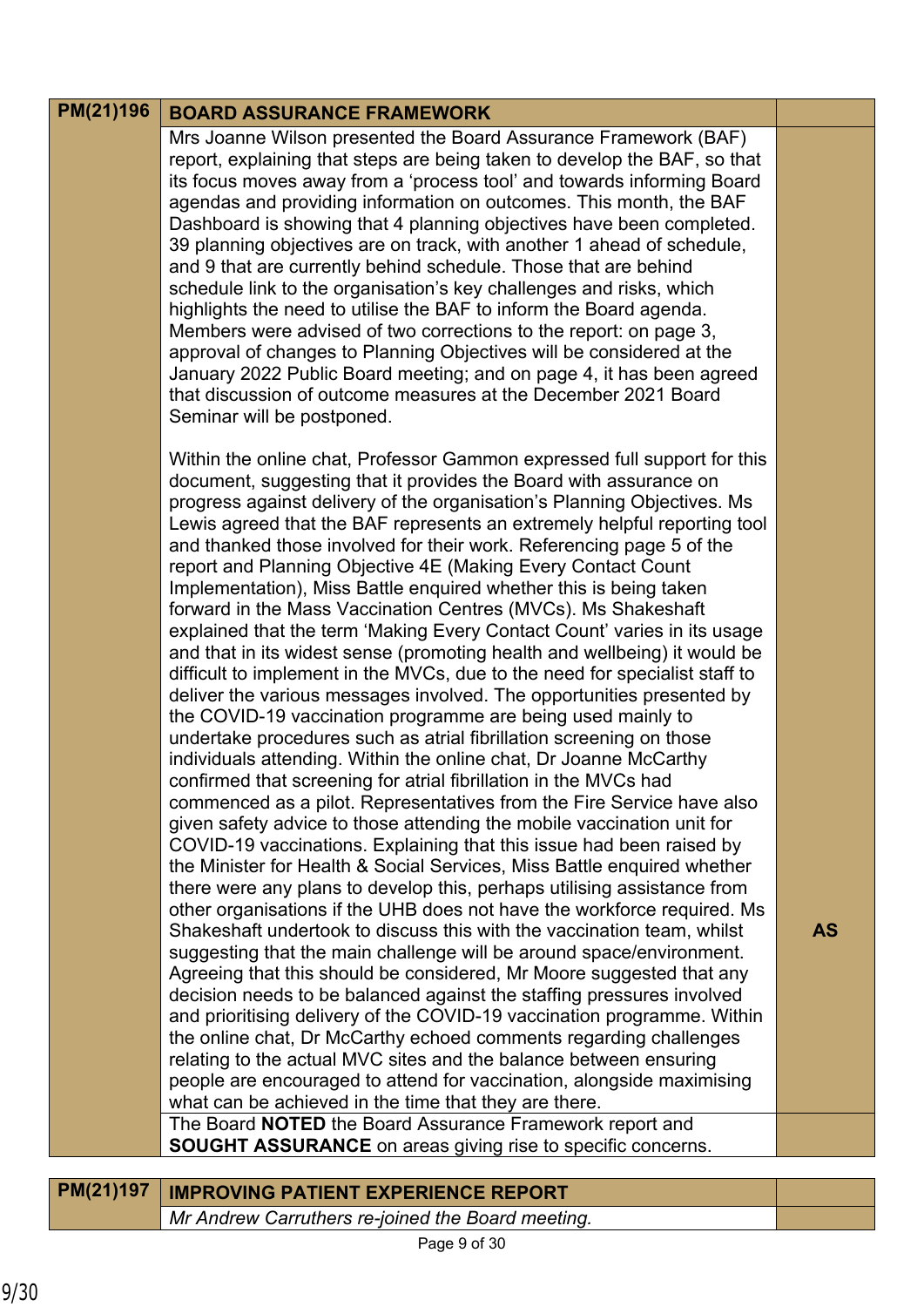Mrs Rayani was pleased to introduce the Improving Patient Experience Report, even if it does not reflect complete patient satisfaction. The family who had shared their experience of accessing support from the palliative care service and the heart failure service were thanked in particular for their contribution, as this evidences the importance of putting in place the correct support for each patient. There is concern regarding 'hotspots' with deteriorating patient feedback, in particular Emergency Departments and certain Inpatient areas, with the table on page 6 providing oversight. It is likely that the levels of satisfaction and feedback reflect the pressures these services are currently under. However, positive feedback regarding staff attitude is seven times the volume of negative. There is progress in terms of measures to address feedback around staff attitude. Mrs Rayani and Mrs Gostling have viewed a prototype of the 'Making a Difference' programme, which it is felt will have a significant impact. Finally, Mrs Rayani was delighted to announce the appointment of two Arts in Health Coordinators, Ms Kathryn Lambert and Dr Catherine Jenkins, who have joined the UHB's Patient Experience Team. They have already made a positive impact, by securing additional funding for an Arts in Health project with Children and Young People in the Mental Health environment.

Within the online chat, Members welcomed the planned 'Making a Difference' training, and the appointment of Arts in Health Co-ordinators. Mrs Judith Hardisty echoed Mrs Rayani's comments in relation to the Arts in Health posts; suggesting that the UHB's success in securing these posts is inspirational. Noting the commitment to include feedback from all areas, Mrs Hardisty stated that she would be particularly interested to see feedback from Mental Health & Learning Disabilities (MHLD) services. Aware that the UHB does collect feedback from carers in this area, Mrs Hardisty requested that it be included in future reports. In response, Mrs Rayani advised that the Patient Experience team are undertaking work with MHLD colleagues and would take steps to include feedback from this service area in the next report. Within the online chat, Mr Winston Weir endorsed this suggestion, requesting that Primary and Community Care also be considered for inclusion in respect of patient feedback. Mrs Rayani confirmed that additional information in this regard could be added. Also within the online chat, Mr Newman requested that potential links/collaboration between the Arts in Health Coordinators and University Art Departments be explored. Dr McCarthy advised that she had met with colleagues in the new Arts in Health posts to explore how the Public Health Directorate can also link in with this work. Dr McCarthy stated that their initial plans sound impressive. Professor Gammon was encouraged to note that the work with the Organisational Development team appears to be having a positive impact. However, comments from the public on page 15 appear to contradict this, with a desire for better communication and improved staff attitudes suggesting a need for ongoing work. Highlighting the section on page 25 around Epilepsy Services, Professor Gammon was pleased to note the improvements made and commended those involved. Mrs Rayani welcomed this comment, emphasising that the teams involved are working extremely hard to improve services in what can be a distressing condition for both patients and their families. Whilst assuring Members that poor staff attitude will not be excused, Mrs Rayani wished to remind Members and

**MR**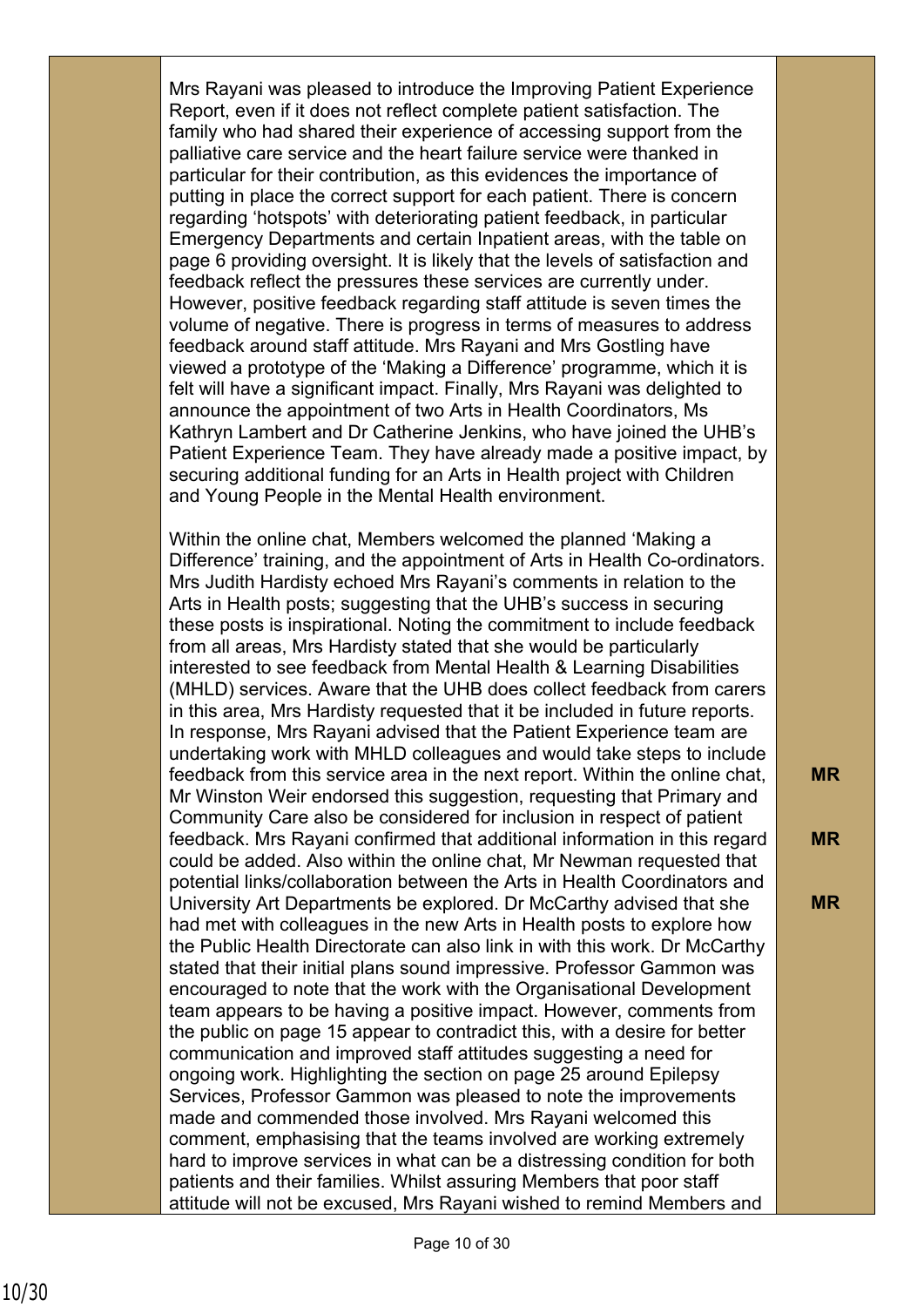the general public that healthcare staff have been under exceptional pressure for an extended period of time. The work which has already taken place around staff attitude and behaviour is beginning to show results. Mrs Gostling explained that there is now a referral process in place to the Organisational Development team, which will then explore the most appropriate support measure/intervention. The 'Making a Difference' programme mentioned earlier is extremely impressive, and Mrs Gostling looked forward to presenting further information regarding this to the Board in due course. Within the online chat, Ms Lewis welcomed these important comments, noting that poor attitude and behaviour is more often systemic than individual and asked whether the UHB is harnessing the coaching capability within the organisation to influence and contribute to the 'intervention' approach; ie whether the intervention approach is recognisable as being coaching-oriented. Mrs Gostling responded that there are coaching programmes underway and coaching is being offered to individuals on a regular basis. Mr Huw Thomas added that more generally, the UHB's Improving Together approach is inherently coaching focused, with Mrs Gostling confirming that this is absolutely the approach of the OD team. Within the online chat, Ms Raynsford welcomed the increase in feedback from the UHB's paediatric services, emphasising the importance of actively examining and acting upon these issues. The children and young people of Hywel Dda and their parents and carers deserve these improvements.

Noting the reported deterioration in patient experience within Emergency Departments (EDs), Miss Battle enquired regarding actions being taken to improve/enhance experience. In response, Mrs Rayani advised that she and Mrs Gostling are engaged in supporting the relevant staff. Senior nurses in the EDs have conducted 'walk-throughs' with Estates staff to discuss potential improvements around cleaning, facilities and furniture. Colleagues from the Red Cross and the Family Liaison Officers are ensuring that patients are provided with support, including food and drink as appropriate. Miss Battle welcomed this information and thanked those involved. Mr Andrew Carruthers confirmed that the Estates team is taking forward work to improve the ED environments by making them safer and more comfortable. Responding to an earlier query around conditions in paediatric services and Cilgerran Ward in particular, Mr Carruthers advised that the Estates team is conducting scoping work and establishing a programme of work to improve this ward area/environment and bring it up to standard. It is hoped that this will be completed by the end of March 2022. Consideration is also being given to the feasibility of a more fundamental refurbishment of Cilgerran Ward; however, this would be dependent on whether the current facility can be temporarily relocated to alternative accommodation. The UHB is also exploring whether a temporary facility can be installed to re-provide a playroom space, which has currently been lost due to the impacts of COVID-19 and the Respiratory Syncytial Virus (RSV). Thanking Mr Carruthers for taking steps to visit the ward in person and implement improvement work, Miss Battle emphasised that the Cilgerran Ward is a key paediatric facility for west Wales and, as such, wished to ensure that the situation is monitored. Mr Moore suggested that the Executive Team should be briefed in the first instance, with progress reports also being presented to QSEC. Mr Moore felt that this is just one of the reasons building a new hospital is crucial, emphasising also the importance of

**AC/MR**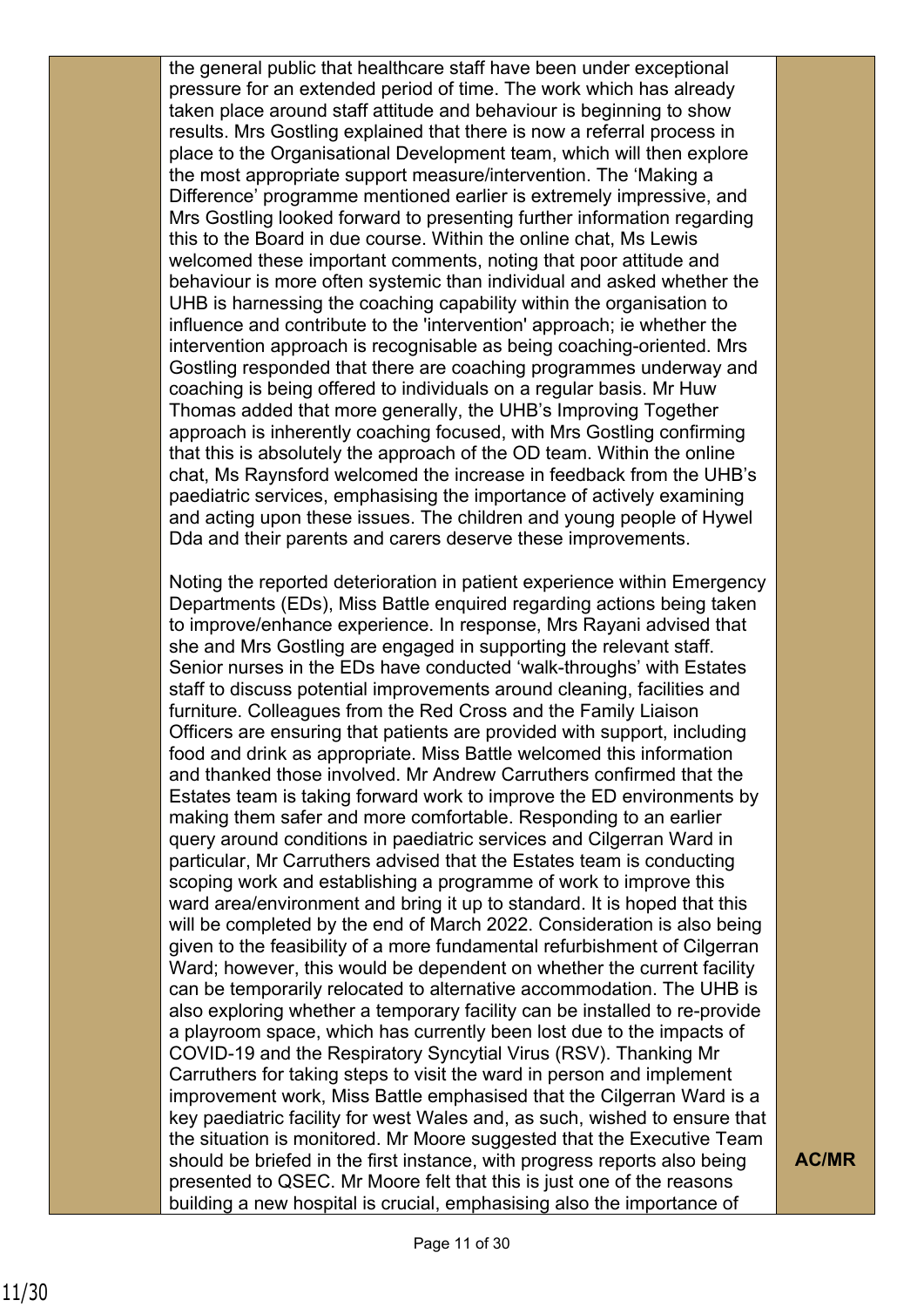|           | consulting children and young people and using their input when<br>designing areas for them. Returning to the issue of EDs and provision of<br>patient refreshments, Mr Moore advised that it is intended to utilise<br>Dietetics expertise to advise on nutrition and hydration. Within the online<br>chat, Ms Shakeshaft confirmed that Dietetic support workers can assist<br>with hydration and encourage nutritional intake, and support nutritional<br>screening in EDs.                                                                                                                                                                                                                                                                                                                                                                                                                                                                                                                                                                                                                                                                                                                                                                                                                                                                                                                                           |  |
|-----------|--------------------------------------------------------------------------------------------------------------------------------------------------------------------------------------------------------------------------------------------------------------------------------------------------------------------------------------------------------------------------------------------------------------------------------------------------------------------------------------------------------------------------------------------------------------------------------------------------------------------------------------------------------------------------------------------------------------------------------------------------------------------------------------------------------------------------------------------------------------------------------------------------------------------------------------------------------------------------------------------------------------------------------------------------------------------------------------------------------------------------------------------------------------------------------------------------------------------------------------------------------------------------------------------------------------------------------------------------------------------------------------------------------------------------|--|
|           | The Board RECEIVED and NOTED the Improving Patient Experience<br>report, which highlights to patients and to the public the main themes<br>arising from patient feedback.                                                                                                                                                                                                                                                                                                                                                                                                                                                                                                                                                                                                                                                                                                                                                                                                                                                                                                                                                                                                                                                                                                                                                                                                                                                |  |
|           |                                                                                                                                                                                                                                                                                                                                                                                                                                                                                                                                                                                                                                                                                                                                                                                                                                                                                                                                                                                                                                                                                                                                                                                                                                                                                                                                                                                                                          |  |
| PM(21)198 | <b>INTEGRATED MEDIUM TERM PLAN (IMTP) UPDATE</b><br>Mr Lee Davies presented the Integrated Medium Term Plan (IMTP)<br>Update report. Members were reminded that submission of IMTPs had<br>been suspended by Welsh Government as a result of the COVID-19<br>pandemic, although HDdUHB had not previously been in a position of<br>having an approved IMTP. The intent and ambition is, however, to do so<br>for 2022 onwards. The NHS Planning Framework has been issued since<br>the previous Board meeting, with a confirmed submission date of 28th<br>February 2022. The report provides an update on various aspects of<br>preparation for submission, and it is intended to present the revised<br>Planning Objectives to Board for approval in January 2022.                                                                                                                                                                                                                                                                                                                                                                                                                                                                                                                                                                                                                                                     |  |
|           | Referencing page 3 and the appraisal of submissions from Directorates,<br>Mr Newman enquired whether any key themes are arising from these. In<br>response, Mr Lee Davies advised that key themes have been drawn out.<br>Whilst noting that the current uncertain environment makes planning<br>challenging, the UHB will need to focus particularly on:<br>Bed capacity planning<br>$\bullet$<br>Elective capacity (recovery)<br><b>Bridging service</b><br><b>Financial Roadmap</b><br>$\bullet$<br>Workforce planning<br>$\bullet$                                                                                                                                                                                                                                                                                                                                                                                                                                                                                                                                                                                                                                                                                                                                                                                                                                                                                   |  |
|           | The ambitions of the organisation will need to be reconciled with the<br>constraints and challenges it faces. Following up on this point, Mr<br>Michael Hearty enquired whether any mechanism has been established<br>to 'inject realism' into the planning process, to ensure the UHB produces<br>a balanced IMTP. Mr Hearty welcomed the proposed review of Planning<br>Objectives, and queried whether any of the existing Planning Objectives<br>will be removed as the organisation moves into the next iteration of the<br>IMTP. In response to the first query, Mr Lee Davies agreed that a<br>realistic IMTP is crucial. The current set of proposals is relatively large<br>and is being subjected to a process of refinement and scrutiny, after<br>which it will be considered by the Executive Team. Within the online<br>chat, Members were informed that the Director of Operations and<br>Director of Primary Care, Community & Long Term Care are<br>coordinating this process from an operational perspective, and will be<br>scheduling a session to review and filter the proposals to prioritise. Mr<br>Lee Davies indicated that there will need to be definitive decisions<br>regarding priorities during December 2021. With regard to the Planning<br>Objectives, the review which took place during August/September had<br>identified that a number had been completed and would not require a |  |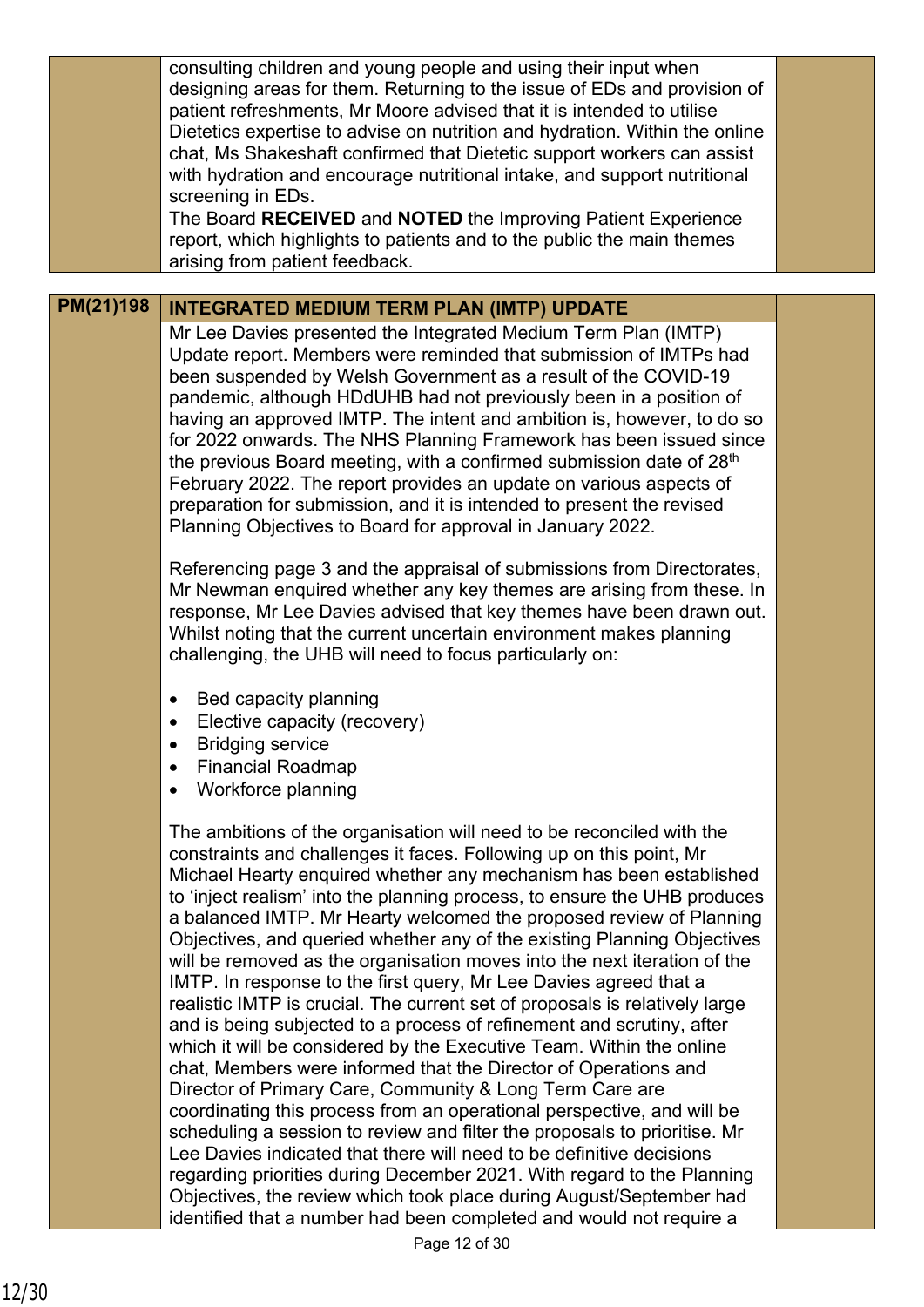follow-up, whilst others will require a follow-up. The need to demonstrate delivery on the Planning Objectives, as opposed to simply producing a revised list was recognised. Agreeing, Mr Moore emphasised the need to align with the BAF in regards to completion of Planning Objectives, including evidence of influencing outcomes. The Workforce model in particular represents an important step forward, which provides a sense of the likely increase required and 'sets the bar' in this regard. There will need to be stronger connections between workforce and planning in order to accurately define the required financial solution, while the number of available staff will limit the organisation's ability to spend funds.

Mr Weir welcomed and commended the report, which captures the process effectively. Noting mention of a date in January 2022, clarification was requested regarding submission timelines. Also, whether it is anticipated that Welsh Government will add any further requirements. Mr Lee Davies confirmed that the deadline for submission to Welsh Government is  $28<sup>th</sup>$  February 2022; the date of 15<sup>th</sup> January 2022 is for Health Boards to indicate to Welsh Government whether they plan to submit an IMTP. The submission date presents certain challenges around timings of Board meetings for approval, which are being discussed with Welsh Government. Mr Lee Davies did not anticipate any significant changes in terms of Welsh Government priorities/requirements, whilst noting that COVID-19 results in a constantly shifting situation and that the IMTP need to be sufficiently flexible/dynamic to respond accordingly. In response to a query regarding whether HDdUHB is coordinating with other Public Sector organisations including other Health Boards and Local Authorities, Mr Lee Davies advised that the UHB is in regular contact with Welsh Government and their Planning team. There is close contact, as a planning community, with all NHS Wales organisations; including the sharing of information and plans, and a commitment to creating consistency in planning assumptions across Wales. In terms of partner organisations, the UHB engages with a number of stakeholders, aligned to and as part of regional and Cluster planning processes. Ms Paterson recognised that engagement with Local Authorities and Independent Contractors is extremely important. The need for a realistic IMTP, firmly embedded in the UHB's operational systems was also emphasised. Ms Paterson suggested that HDdUHB is fortunate in that it already has well established integrated working practices, which will assist in building the various levels involved in developing an IMTP (Cluster, County, Organisational). Within the online chat, Mrs Hardisty commended the report for its clarity in setting out the approach being taken. Miss Battle concluded discussions by thanking Mr Lee Davies and his team for the comprehensive and assuring report, and looked forward to receiving the IMTP for consideration. The Board **NOTED** progress in developing the Planning Objectives for

2022/23, and **NOTED** the ongoing process in the development of an IMTP for 2022/25.

**PM(21)199 IMPLEMENTING THE HEALTHIER MID AND WEST WALES STRATEGY - PROGRAMME BUSINESS CASE UPDATE**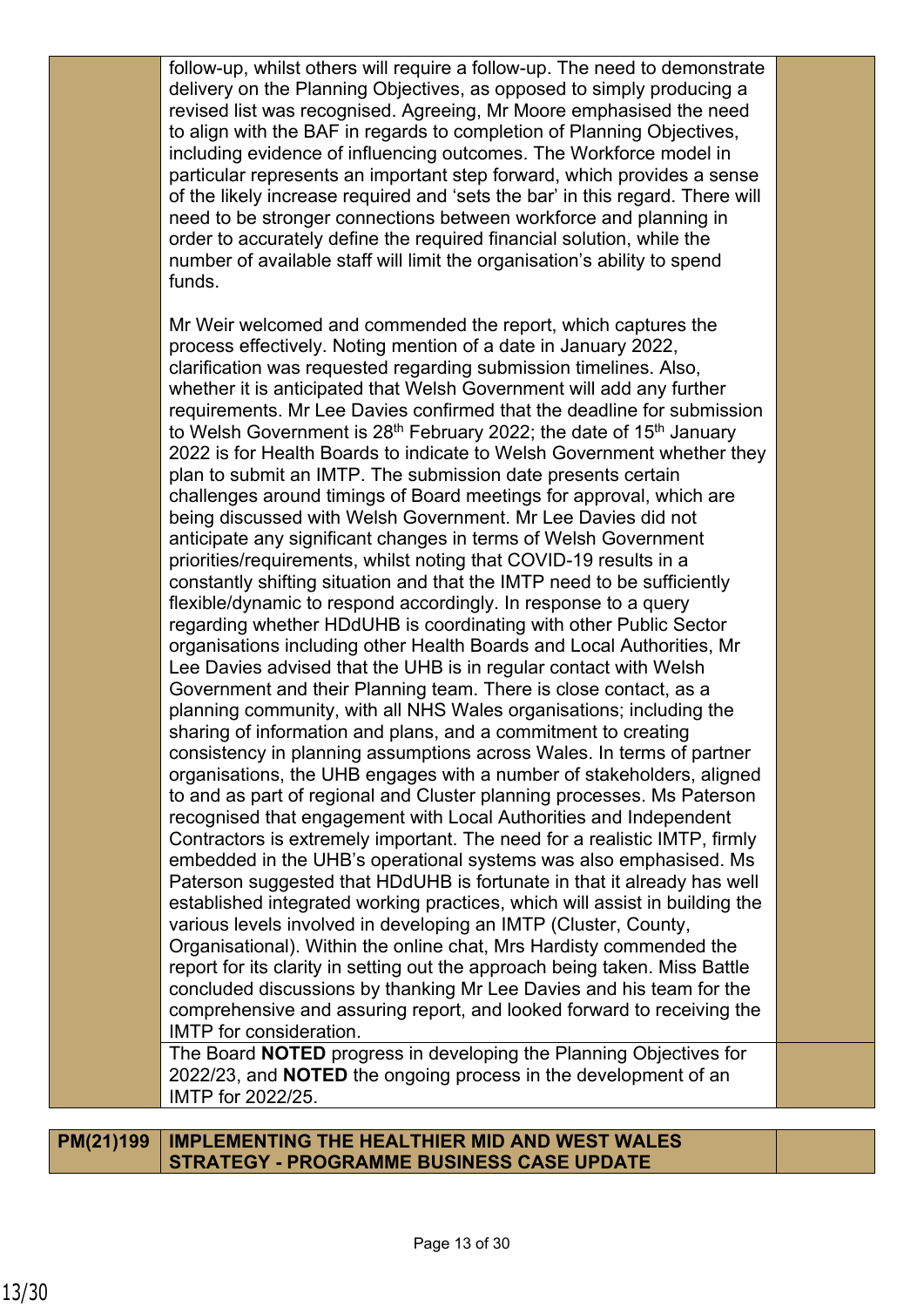Introducing an update on the Programme Business Case for Implementing the Healthier Mid and West Wales Strategy, Mr Lee Davies drew Members' attention to the three components to this update:

- Feedback from the Programme Assessment Review
- Progress on the Programme Business Case
- Progress with the land identification process for the proposed new Planned & Urgent Care Hospital

The first of these had been an extremely thorough process, identifying a few recommendations, with a positive overall outcome. Members were assured that the recommendations which had been identified had been noted prior to the review, and were already being addressed by the UHB. In respect of the Programme Business Case (PBC), this is nearing completion, with the report documenting specific actions being undertaken. Members were reminded that a zone between Narberth and St Clears is being considered for the location of a new hospital. The land identification process is being undertaken in parallel with the PBC process. Mr Lee Davies explained that 4 sites had been nominated by the public and 4 by the Local Authorities. A desktop review had identified 3 further sites, bringing the total for consideration to 11. An evaluation process had been conducted, resulting in a shortlist of 5 sites, which will now be subject to consideration of various other factors. It is not anticipated that the preferred site will be identified until summer 2022.

Mr Hearty congratulated the Planning team on the amber delivery confidence rating awarded in the Programme Assessment Review. Noting the concerns regarding 'the significant step up in resource requirements to manage the next stages of the programme', Mr Hearty observed that it is often at this stage of a project that organisations become concerned regarding the levels of resource involved. It was suggested that now is not the time to be frugal in developing the PBC. Mr Lee Davies was confident that it will be possible to complete the PBC within the necessary resources; it is the Outline Business Case which (subject to Welsh Government approval) will represent a significant step up in resource requirements.

The Board **TOOK ASSURANCE** from:

- The feedback from the Programme Assessment Review;
- Progress associated with completion of the Programme Business Case;
- Progress and planned activities associated with the land identification process for the proposed new Planned & Urgent Care Hospital.

| PM(21)200 | <b>BUILDING A HEALTHIER FUTURE AFTER COVID-19 - PUBLIC</b><br><b>ENGAGEMENT EXERCISE</b> |  |
|-----------|------------------------------------------------------------------------------------------|--|
|           | Mr Lee Davies presented the Building a Healthier Future after COVID-19                   |  |
|           | - Public Engagement Exercise report, which shares the outcomes from                      |  |
|           | an engagement process conducted during the summer of 2021.                               |  |
|           | Fundamentally, this exercise had been to gain an understanding of                        |  |
|           | stakeholders' experience during the COVID-19 pandemic; however,                          |  |
|           | respondents were also asked to comment on plans regarding the new                        |  |
|           | hospital. Whilst it is unfortunate that the volume of responses was less                 |  |
|           | than would be desired, the feedback obtained offers a valuable insight                   |  |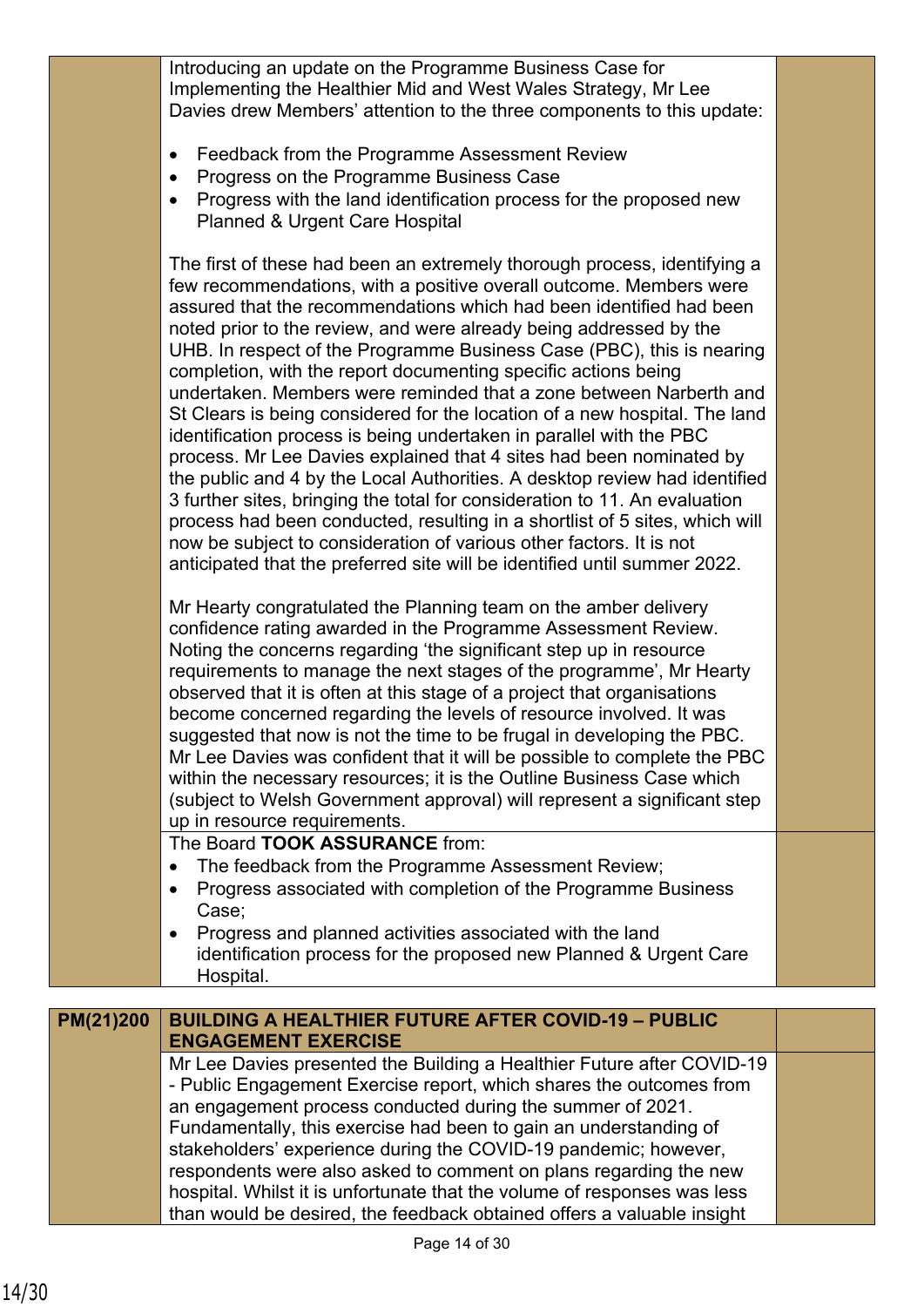into the views of the public, which will inform the UHB's strategic plans going forward.

Recognising the challenges involved in securing stakeholder responses, Mr Iwan Thomas suggested that other organisations could be consulted or asked to assist, in order to improve levels of engagement. Mr Iwan Thomas was also keen to see a greater focus on those services delivered by local communities within local communities, such as Micro Enterprises. Mental health, particularly the mental health of staff, is a key issue. What frontline staff have endured is significant; however, consideration must also be given to supporting other categories of staff who have assisted in the COVID-19 response. Within the online chat Ms Lewis, cognisant of the health and social inequalities recognised in the Director of Public Health Annual Report, enquired how the UHB can ensure that its engagement work reaches seldom-heard groups who are frequently exposed to inequality. Ms Raynsford added to this children, young people and their carers. It was suggested that the Third Sector can help in this regard and are trusted. Mr Lee Davies felt that the feedback, particularly from the free-text comments was both valuable and rich. In terms of continued engagement, the need to ensure proper and full engagement with all sections of the population, especially the traditionally 'hard to reach' groups, was acknowledged. Further detail in this regard can be presented to the Board. Mr Moore advised that work around this topic is being undertaken by the Transformation Steering Group, and that Ms Raynsford is involved in these discussions. There can be a focus on this at TSG in early 2022, with a report to the Board thereafter.

Within the online chat, Professor Gammon enquired whether feedback from the engagement has impacted on timelines for submission of the PBC. Mr Lee Davies responded that he was confident the PBC will be presented to the Board in January 2022. Miss Battle looked forward to receiving additional detail regarding composition of the public panels. The Board **CONSIDERED** the responses received as part of the Building a Healthier Future after COVID-19 Public Engagement Exercise.

**LD/SM**

**LD**

| PM(21)201 | <b>HDdUHB DIRECTOR OF PUBLIC HEALTH ANNUAL REPORT</b><br>2020/21               |  |
|-----------|--------------------------------------------------------------------------------|--|
|           | Dr McCarthy presented the HDdUHB Director of Public Health Annual              |  |
|           | Report 2020/21, highlighting in particular the opening statement around        |  |
|           | health inequalities. It is a stark fact that the difference in life expectancy |  |
|           | between the poorest and most affluent areas is 12 years in the Hywel           |  |
|           | Dda region and 18 years nationally. Whilst health inequalities are             |  |
|           | extremely difficult to address, steps are being taken to do so. The            |  |
|           | COVID-19 pandemic has provided the scope to work in different ways,            |  |
|           | which offers various opportunities in this regard. For example, the            |  |
|           | Vaccine Equity Group, led by a senior healthcare practitioner, includes        |  |
|           | representation from all relevant groups, in order to ensure that vaccine       |  |
|           | provision and uptake is equitable. Where necessary, this has involved          |  |
|           | vaccinators travelling long distances to provide vaccines to small             |  |
|           | numbers of individuals. Key to this have been the Community Outreach           |  |
|           | Workers, which the UHB is hoping to mainstream in the long-term.               |  |
|           | Hywel Dda includes 10 communities in the most deprived areas, and the          |  |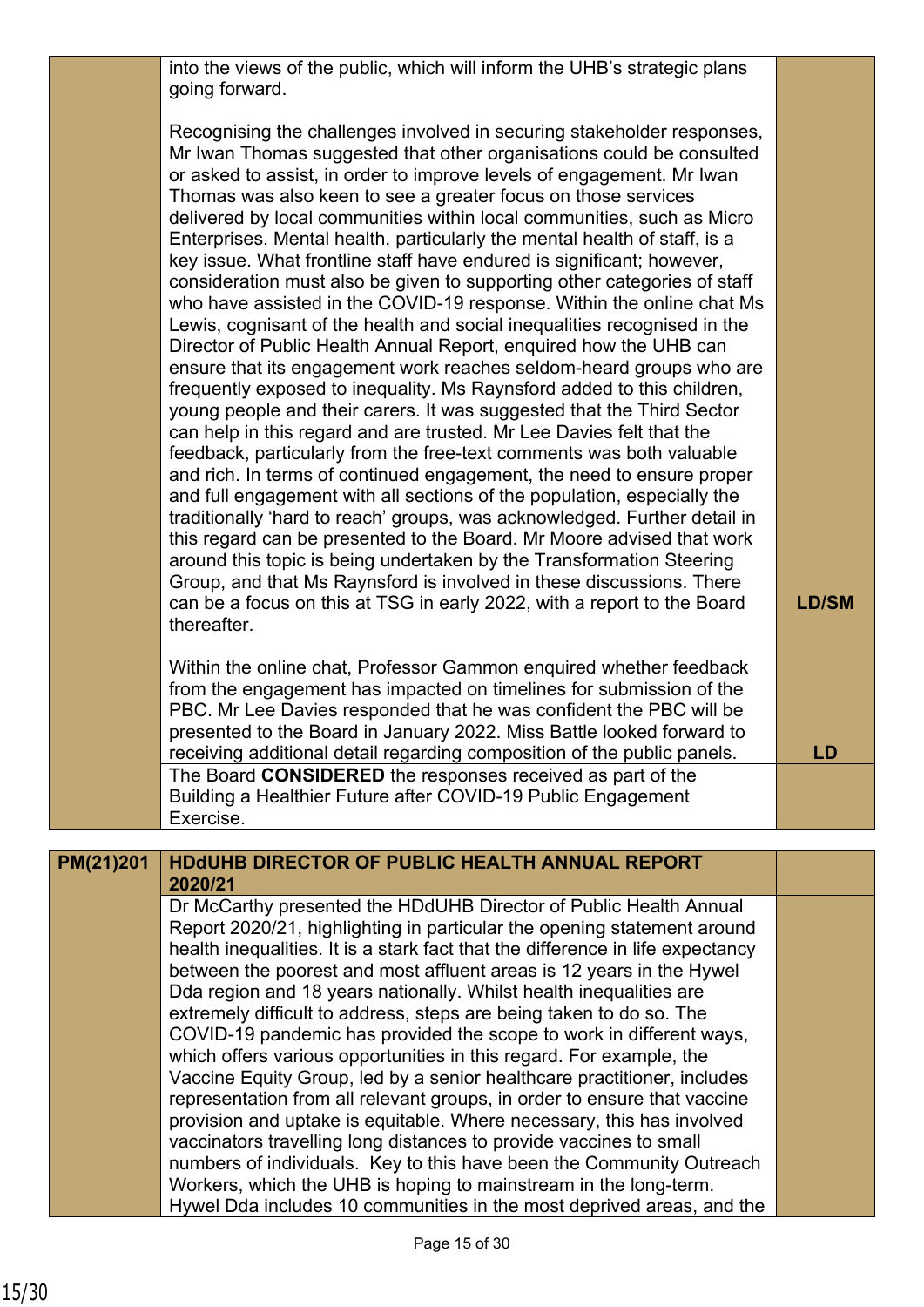UHB partnered with the Mid and West Wales Fire and Rescue Service to introduce a Mobile Vaccination Vehicle which delivered 'pop-up' vaccination clinics around the region. It may be appropriate to consider similar approaches to address other health issues, for example, smoking cessation and obesity. Due to eligibility for COVID-19 vaccination, many unpaid carers had self-identified during the pandemic, significantly increasing the numbers (by 64%) registered with the UHB. This will allow the organisation to better support these individuals going forward.

Mr Maynard Davies welcomed and commended the report as excellent and informative, whilst challenging. In response to a query regarding how its findings were being converted into actions and Planning Objectives, Dr McCarthy explained that the 20 year strategy provides a robust platform. There are, however, also specific Planning Objectives around health inequalities. A facilitated discussion with Board to agree the approach to address health inequalities going forward and consider how the UHB can work with communities to reduce health inequalities would be welcomed. Plans to integrate local Public Health teams into Health Boards' employment were also seen as positive, as this will allow a proper focus on the issues involved. Public Health is seeking investment and resource in various areas as part of IMTP discussions. It is envisaged that the topic-based approach described above will greatly assist in implementing change. Mr Moore confirmed that there are specific relevant Planning Objectives, whilst echoing statements around the challenging nature of health inequalities. There has been very little progress on this nationally for many years due to the complexity of this area. Locally, the Board needs to debate the approach to be taken. In addition to the specific Planning Objectives involved, there are wider Planning Objectives linked to health inequalities; it will be important to collate all of these ahead of any Board discussion, to ensure that there are no gaps. There is also a need to ensure 'real-time' measures of health inequalities, in order to assess the impact of actions.

Ms Raynsford welcomed the report, and especially applauded provision of a mobile vaccination service. Expressing a particular interest in health inequalities in rural areas, Ms Raynsford enquired how these were being addressed for inhabitants of very small rural communities. Dr McCarthy responded that this highlights a major challenge. There are 10 communities within Hywel Dda without easy access to services. The COVID-19 vaccination programme has demonstrated that there can be significant benefits from a concerted effort to reach specific areas. There are other opportunities to apply this approach, and the UHB needs to establish links with successful projects and programmes already in place. Once again, Dr McCarthy felt that taking a topic-based approach and linking this with the Social Model for Health will be beneficial. Specifically, the 'leave no one behind' approach applied within the COVID-19 vaccination programme should become a central tenet. Referencing the significant increase in unpaid carers registered with the UHB, Mr Newman queried how to ensure that this is not a 'one-off' so that, as more people become unpaid carers, the UHB is able to continue to identify them and support them. In response, Members heard that work is underway with the Assistant Director of Strategic Partnerships, Diversity and Inclusion to ensure that the role of unpaid carers has a more prominent profile on the HDdUHB website and that registration is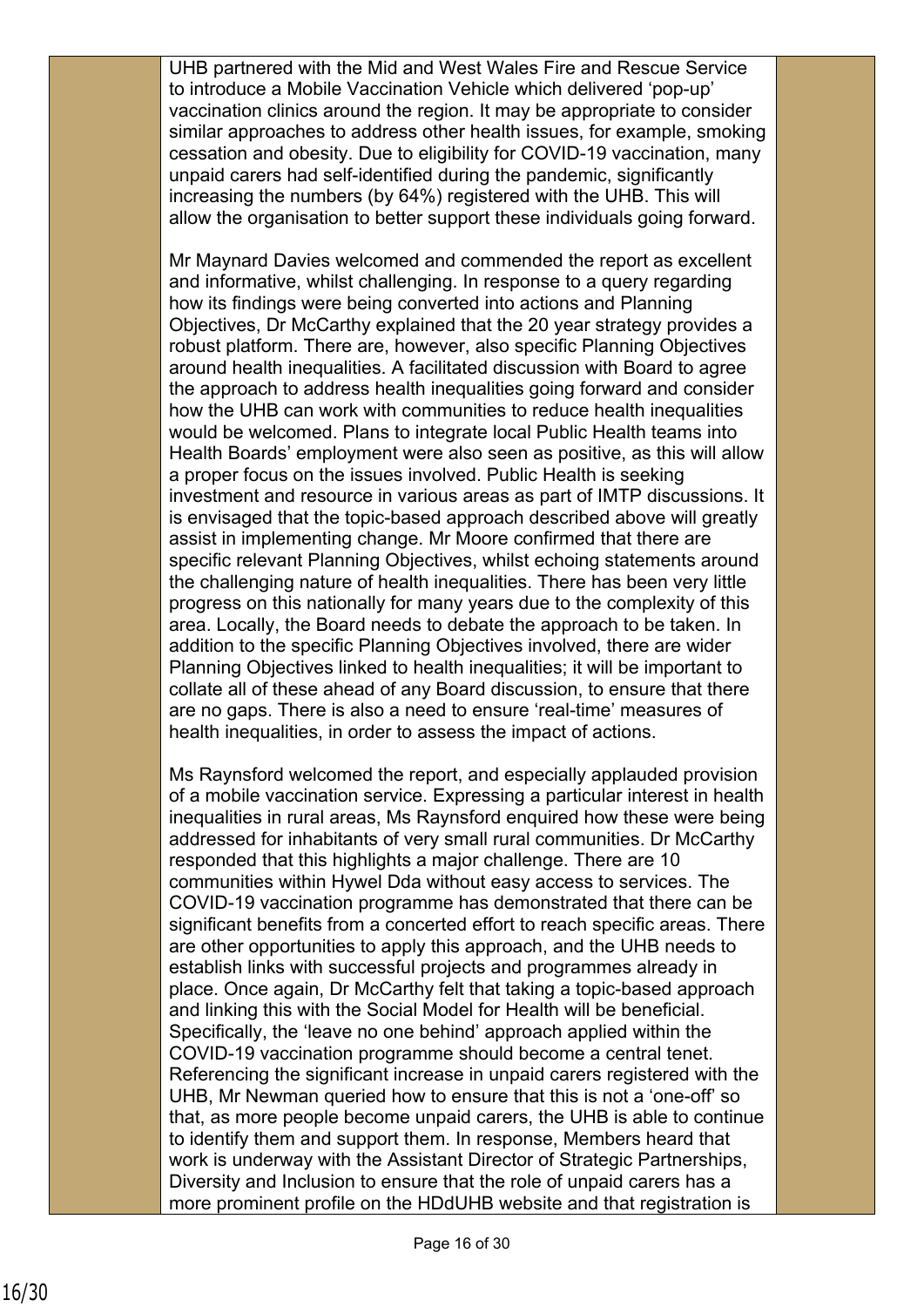more straightforward. This area is also being promoted in the MVCs. Until the COVID-19 pandemic, the UHB had been unaware of the scale and numbers of unpaid carers in its region. Dr McCarthy accepted, however, that it is vital not to lose momentum in this regard, and to regularly issue communications and information aimed at this group. Mr Newman highlighted that many people in hospital are dependent on unpaid carers and that recognition of and support for this group therefore offers potential benefits to the organisation. Dr McCarthy agreed that investment in unpaid carers represents investment in two or more individuals, as opposed to one. Within the online chat, Mrs Hardisty highlighted that many people who may be considered as carers do not see themselves in that way; rather as parents/sons/daughters/ relatives of the person they are supporting. The way in which the UHB communicates with this group is, therefore, extremely important.

Recognising that the UHB cannot work in isolation to address health inequalities, Mr Hearty enquired whether other agents acknowledge the issue and are engaged. Dr McCarthy replied that there is a great deal of work taking place with other agents at a national level. It will be key, however, to ensure that local priorities and issues, such as rurality, are also addressed. Bringing local partners together for specific projects has already proved extremely successful. Professor Kloer highlighted that the difference in life expectancy between poor and affluent areas has increased in recent years. All of the feedback from those Planning Objectives related to the Social Model for Health reinforces the need for a focus on health inequalities. Individual partners are undertaking specific pieces of work, for example Carmarthenshire County Council in Llanelli. Professor Kloer was confident that local agents do recognise this issue and acknowledged the need to work with them, suggesting that the organisation's Planning Objectives will drive this forward. Mr Hearty reminded Members that Health Boards deal with the consequences of health inequalities; addressing these requires intervention in the economic, education and early years portfolios. Whilst accepting that social determinants are not necessarily within the UHB's gift, Dr McCarthy suggested that their impact is at least partially, by ensuring that people can live as healthily as possible throughout their life. A proactive/preventative approach is required in addition to a reactive one. The fact that the causes of health inequalities are wideranging is fully acknowledged. Within the online chat, it was suggested that consideration be given to what might sustain or exacerbate inequality. It was also suggested that further discussions around social value and fully embedding the Wellbeing of Future Generations Act are required. Mr Griffiths felt that approaches to reducing child poverty need to be considered; since poverty as outlined leads to inequalities. Ms Raynsford was pleased to hear that local needs are being listened to, suggesting that rural poverty and lack of access is a real issue for the Hywel Dda population. It was suggested that there might be a stronger role for the Public Services Boards in this respect. Professor Kloer felt that the impact of the UHB's work as an 'anchor organisation' and its apprentices are just two examples of where the UHB will begin to have an impact broader than simply treating the effects of health inequalities. There will, however, be a need to invest in and drive activity that has been 'non-traditional for the NHS.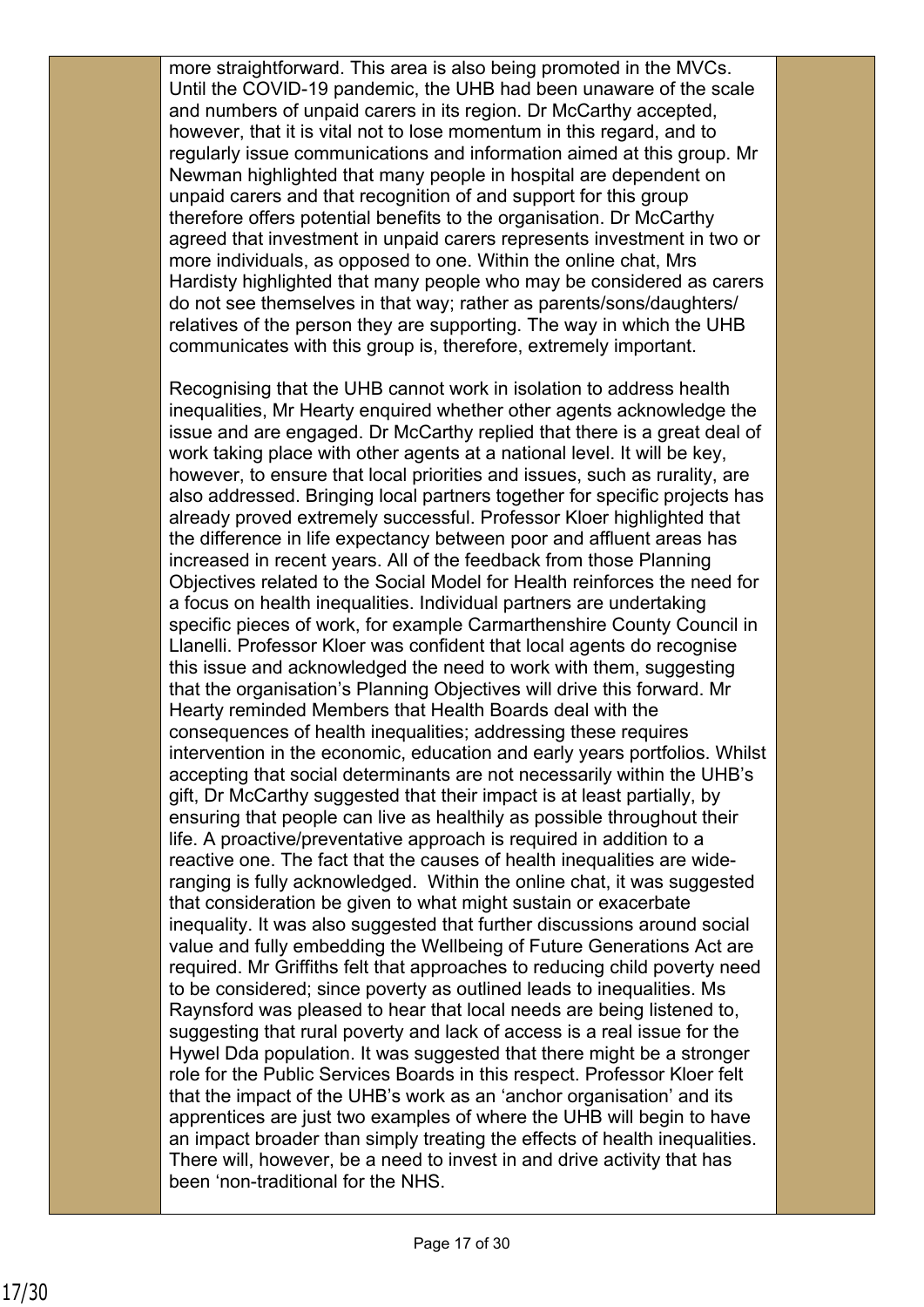|           | Miss Battle suggested that consideration be given to scheduling in<br>spring 2022, with partners, a 'summit' on this topic. There is much to<br>consider, and operational pressures preclude earlier timetabling of such<br>an event. Miss Battle concluded by thanking Dr McCarthy and Members<br>for this constructive discussion and thanking Mrs Ros Jervis and her<br>team for their previous and continued efforts. | RJ/<br><b>JMcC</b> |
|-----------|---------------------------------------------------------------------------------------------------------------------------------------------------------------------------------------------------------------------------------------------------------------------------------------------------------------------------------------------------------------------------------------------------------------------------|--------------------|
|           | The Board DISCUSSED the report, NOTED its content and JOINED the<br>Director of Public Health in recognising the actions required to reduce<br>health inequalities. Some of these actions include developing health<br>equality and health equity targets which are integrated into the Health                                                                                                                            |                    |
|           | Board's planning cycle, increasing the capacity of the health system to<br>better serve the needs of vulnerable and minority groups and to<br>continuously monitor and measure the organisation's impact on health                                                                                                                                                                                                        |                    |
|           | inequalities.                                                                                                                                                                                                                                                                                                                                                                                                             |                    |
| PM(21)202 | OPERATIONAL UPDATE AND PROGRESS REPORT ON THE                                                                                                                                                                                                                                                                                                                                                                             |                    |
|           | <b>HEALTH BOARD'S ANNUAL PLAN FOR 2020/21</b>                                                                                                                                                                                                                                                                                                                                                                             |                    |
|           | Introducing the Operational Update and Progress Report on the Health                                                                                                                                                                                                                                                                                                                                                      |                    |
|           | Board's Annual Plan for 2020/21, Mr Moore stated that the current<br>situation remains largely as reflected in the report. The position is,                                                                                                                                                                                                                                                                               |                    |
|           | therefore, more stable than previously, albeit at relatively high levels of                                                                                                                                                                                                                                                                                                                                               |                    |
|           | escalation and pressures. HDdUHB hospitals are 'hovering' just inside                                                                                                                                                                                                                                                                                                                                                     |                    |
|           | red escalation status as opposed to being deep within this, and there are                                                                                                                                                                                                                                                                                                                                                 |                    |
|           | potentially small signs of improvement. For example, there is a slight<br>reduction in the number of GP surgeries operating at Level 4 and there                                                                                                                                                                                                                                                                          |                    |
|           | has been a slight increase in the number of Care Home beds available.                                                                                                                                                                                                                                                                                                                                                     |                    |
|           | The enhanced Bridging Service and successes in domiciliary care                                                                                                                                                                                                                                                                                                                                                           |                    |
|           | recruitment are helping to ease pressures, as are the beds opening                                                                                                                                                                                                                                                                                                                                                        |                    |
|           | across the region. There are currently no active outbreaks. However,                                                                                                                                                                                                                                                                                                                                                      |                    |
|           | pressure is being felt more intently in the hospital ICUs. The rate per<br>100,000 population remains similar to that detailed in the report; 471 on                                                                                                                                                                                                                                                                      |                    |
|           | 25th November 2021, versus 473 at the time of the report. As stated, the                                                                                                                                                                                                                                                                                                                                                  |                    |
|           | expected 'bounce' in rates for younger people following the half term                                                                                                                                                                                                                                                                                                                                                     |                    |
|           | break has not occurred, and the numbers affected in the older age                                                                                                                                                                                                                                                                                                                                                         |                    |
|           | groups has reduced (234 on 22 <sup>nd</sup> November 2021, versus 264.5 at the                                                                                                                                                                                                                                                                                                                                            |                    |
|           | time of the report). The number of vaccinations delivered is now in                                                                                                                                                                                                                                                                                                                                                       |                    |
|           | excess of 687,000, with boosters comprising 97,820 of this figure. As<br>mentioned earlier, it has been challenging to roll-out the COVID-19                                                                                                                                                                                                                                                                              |                    |
|           | vaccination programme and the team continues to explore solutions to                                                                                                                                                                                                                                                                                                                                                      |                    |
|           | the issues involved. Mr Moore welcomed the feedback in this regard                                                                                                                                                                                                                                                                                                                                                        |                    |
|           | recently received from CHC colleagues. Booster vaccinations have been                                                                                                                                                                                                                                                                                                                                                     |                    |
|           | extended to the 40+ age group, along with second doses for 16/17 year                                                                                                                                                                                                                                                                                                                                                     |                    |
|           | olds. There are currently 73 COVID-19 patients in HDdUHB hospitals;                                                                                                                                                                                                                                                                                                                                                       |                    |
|           | with the number of patients in ICU remaining relatively high. This<br>demonstrates that COVID-19 is still causing significant harm to people,                                                                                                                                                                                                                                                                             |                    |
|           | and Mr Moore encouraged all those eligible to do so to take up offers of                                                                                                                                                                                                                                                                                                                                                  |                    |
|           | vaccination. Moving on to Gold Command Group (GCG) discussions,                                                                                                                                                                                                                                                                                                                                                           |                    |
|           | Members were informed that there may need to be a further GCG                                                                                                                                                                                                                                                                                                                                                             |                    |
|           | meeting imminently. Mr Moore advised that the flexible reward incentive                                                                                                                                                                                                                                                                                                                                                   |                    |
|           | enhancement scheme will be superseded by a Welsh Government<br>scheme. HDdUHB had been the only Health Board to evaluate the                                                                                                                                                                                                                                                                                              |                    |
|           | impact of enhanced pay rates, and whilst it had been challenging to                                                                                                                                                                                                                                                                                                                                                       |                    |
|           | evidence this, Welsh Government had used HDdUHB data to inform the<br>national scheme. Stroke services had been discussed earlier in the                                                                                                                                                                                                                                                                                  |                    |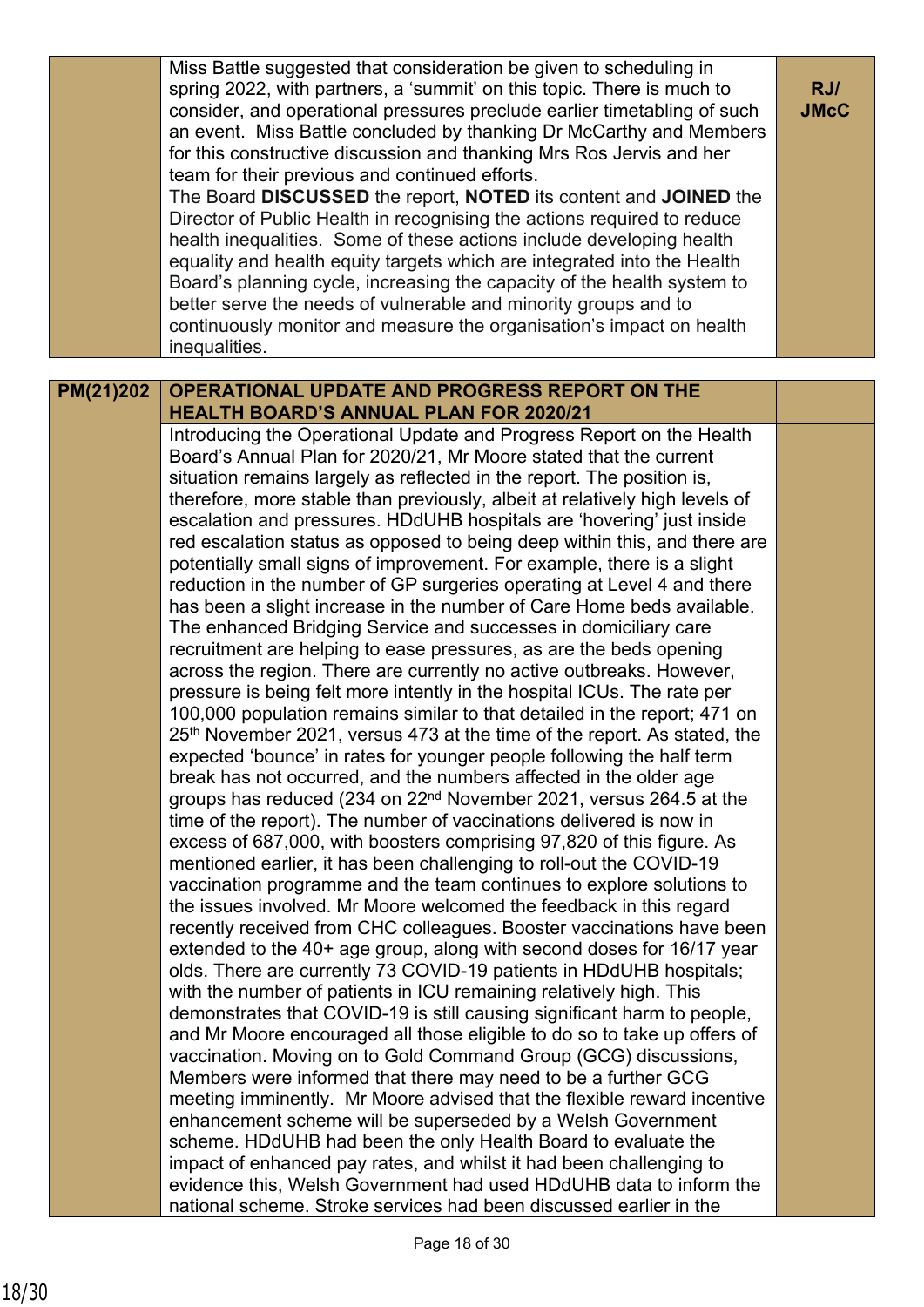meeting. Planning Objectives had been discussed in detail at SDODC and form part of the Board Assurance Framework report.

Noting reference to ongoing recovery actions, and Planned Care specifically, Mrs Hardisty highlighted that there is no mention of waiting lists in Mental Health, for example Neurodevelopmental Assessments, and requested that this feature in future updates. Mr Moore accepted this comment, explaining that this information had been included in the update for the upcoming Welsh Government Joint Executive Group (JET) meeting, which would be shared with Members. This issue would also be included in Board reports going forward. Mr Carruthers confirmed that the relevant Senior Responsible Owner (SRO) is fully aware that MHLD forms part of the Planned Care recovery. With reference to Appendix A, and outsourcing specifically, Mr Maynard Davies advised that this topic had been discussed at SDODC, which had noted a lack of uptake of offers of treatment through independent sector providers, and enquired whether the situation had improved. Mr Carruthers replied that this situation remains challenging. A new provider of Ophthalmology services at Bridgend is being explored. In respect of waiting list initiatives, Mr Bennett requested assurance that patients who choose not to undergo treatment elsewhere are not disadvantaged. Mr Carruthers assured Members that patients will be treated in order of urgency and clinical priority. There are a number of patients awaiting routine treatment, who could be treated earlier if they take up these offers; however, their position on the waiting list will not be affected by choosing not to do so. Within the online chat, Professor Gammon suggested that the report demonstrates the vast amount of work teams are undertaking to try to expedite patients accessing required care and treatment and reduce waiting times. Miss Battle thanked all of those involved in the work outlined above, emphasising that the UHB is doing all that it can to ensure that patients are treated as quickly as possible.

**SM**

**SM**

The Board:

- **RATIFIED** the Gold Command Group decisions as set out above;
- **NOTED** the wider update in relation to our Recovery Plan 2021/22 and on-going COVID-19 response.

| PM(21)203 | <b>INTEGRATED WINTER RESILIENCE PLAN 2021/22</b>                                                                                                 |  |
|-----------|--------------------------------------------------------------------------------------------------------------------------------------------------|--|
|           | Mr Carruthers presented the Integrated Winter Resilience Plan 2021/22                                                                            |  |
|           | report, advising that this had been discussed at both SDODC and Board                                                                            |  |
|           | Seminar. The Plan builds on last year's Plan, and indicates the region's                                                                         |  |
|           | ambition to take a more sustainable approach to winter planning in                                                                               |  |
|           | future years. It brings together both regional initiatives and local work.                                                                       |  |
|           | Mr Carruthers emphasised, however, that the existence of the Winter                                                                              |  |
|           | Plan and other capacity initiatives do not negate the expectation of an<br>extremely challenging winter period. It is not anticipated that these |  |
|           | measures will result in a return to a more 'normal' situation, nor would                                                                         |  |
|           | Mr Carruthers wish to suggest that they do.                                                                                                      |  |
|           | The Board TOOK ASSURANCE from the progress made in regard to                                                                                     |  |
|           | preparations for Winter 2021/22.                                                                                                                 |  |
|           |                                                                                                                                                  |  |
|           |                                                                                                                                                  |  |

# **PM(21)204 ACCESS IN PRIMARY CARE** Ms Paterson introduced the Access in Primary Care report, emphasising the importance of this and its links to earlier operational discussions, and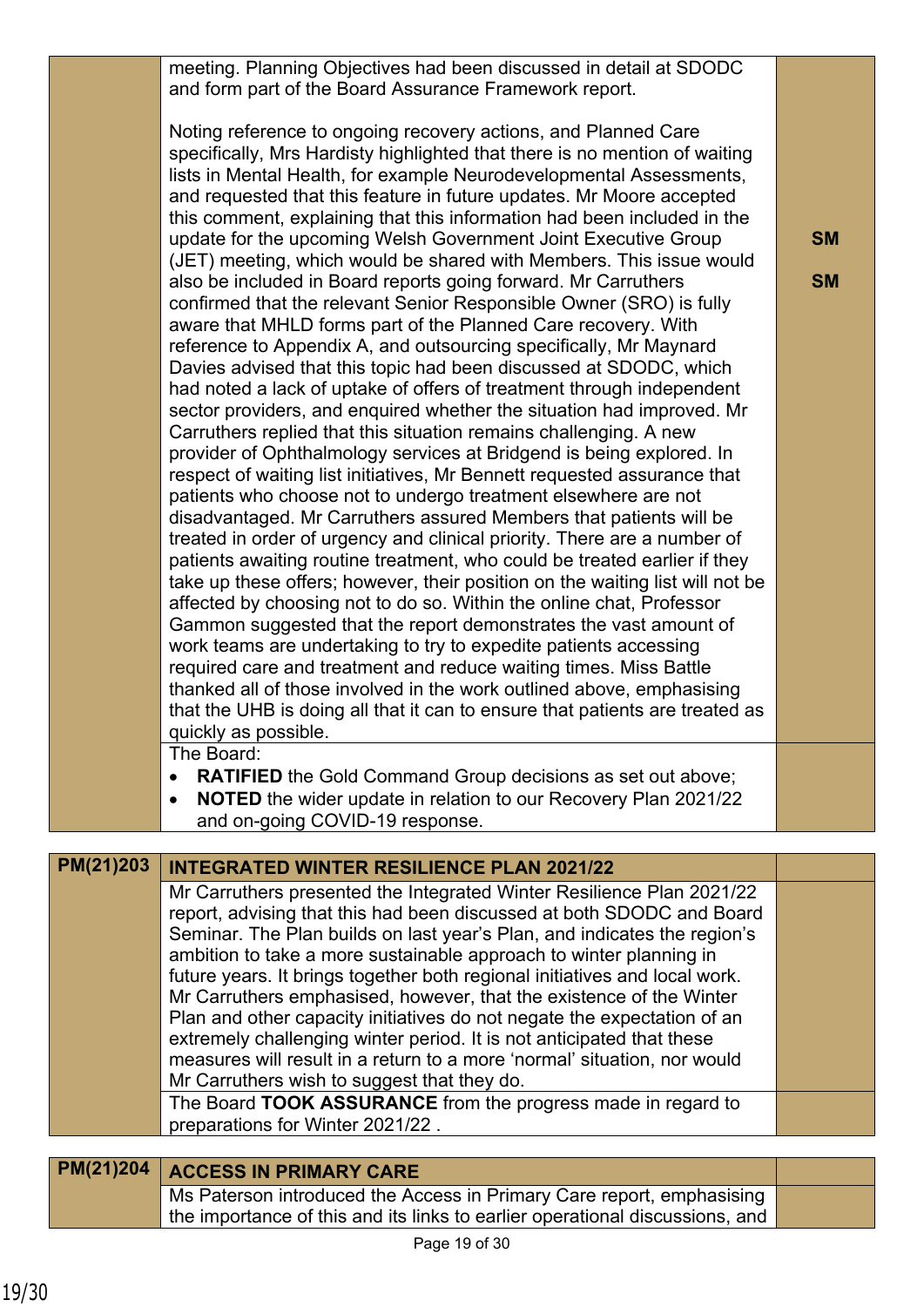expressed gratitude to all HDdUHB's Primary Care contractor services. Members noted that challenges in accessing Primary Care services can result in pressure on other services. Recent media coverage, frustration among the general public and a focus on returning to face to face contact in Primary Care were all recognised. It was highlighted, however, that many carers have welcomed the alternative options provided during the COVID-19 pandemic, as these can fit better with their other commitments. The report outlines the various challenges faced by the individual contractor services. Demand for services has been impacted and exacerbated by issues such as staff sickness/selfisolation. Ms Paterson emphasised that the technological measures introduced during the pandemic would be retained and that patients will see a continuation of their use. The challenges and frustrations faced by the public in accessing Primary Care were acknowledged, and Ms Paterson thanked them for their patience and forbearance.

Miss Battle welcomed the report, recognising that Primary Care represents a significant proportion of patient contacts, and indicated that she would welcome more frequent reports to Board from this sector. With regard to the planned demand and capacity work by Archus, Miss Battle enquired how outcomes will be reported to the Board committee structure. In response, Ms Paterson suggested that this would be via SDODC, and potentially QSEC. Noting that 5% more patients had been seen in Primary Care within HDdUHB than nationally, Miss Battle queried whether this relates to the demographics of the region. Ms Paterson advised that the demand reflects the needs within the population, which has both an elderly demographic and a number of deprived communities. Within the online chat, Mrs Hardisty welcomed the report and the focus on all of the Primary Care practitioners. The Board **NOTED** for information the content of the Access in Primary Care report, recognising the current workforce pressures being experienced across the four Contractor professions, which may impact on access to services.

### **ANNUAL PRESENTATION OF NURSE STAFFING LEVELS FOR WARDS COVERED UNDER SECTION 25B OF THE NURSE STAFFING LEVELS (WALES) ACT 2016 PM(21)205**

Introducing the Annual Presentation of Nurse Staffing Levels for Wards Covered Under Section 25b of the Nurse Staffing Levels (Wales) Act 2016. Mrs Rayani suggested that the report is relatively self-explanatory. Mrs Rayani thanked the UHB's nurses and midwives for their flexibility during the year; the significant levels of change and movement within wards and services implemented to respond to the COVID-19 pandemic were evidenced in the report. There have also been increases in the acuity of patients during the year, which impacts significantly on services. Paediatric wards were incorporated into the Act from October 2021 and are, therefore, included in the report. Members' attention was drawn to the suggested adjustments to workforce in terms of Registered Nurses (RNs) and Health Care Support Workers (HCSWs); which directly reflects patient care needs and implementation of the 'Team around the Patient' model. It should be noted, however, that the proposed increase in the HCSW workforce capacity is not without challenges.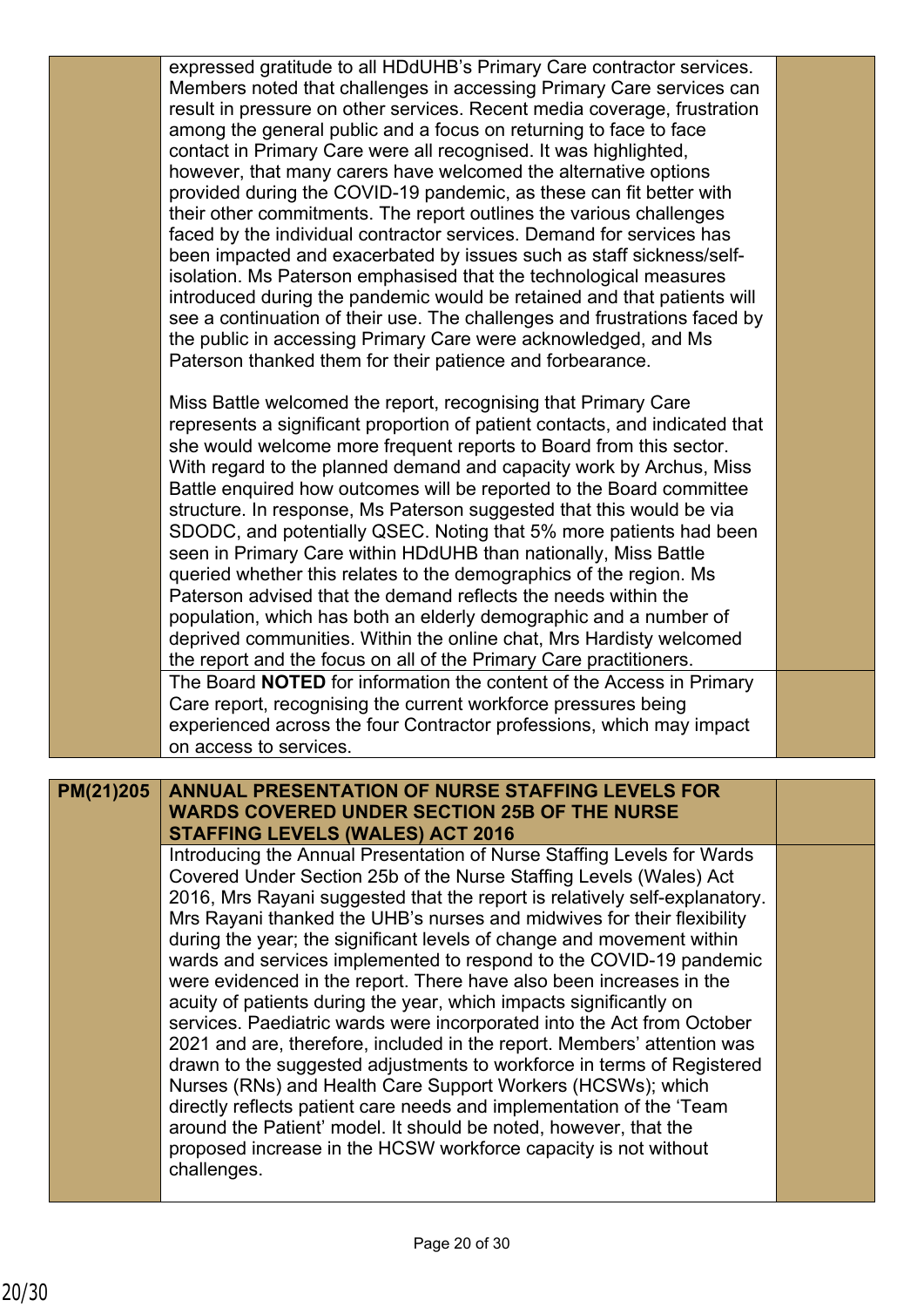|           | Welcoming the report and its detail, Miss Battle enquired regarding                                                                                  |  |
|-----------|------------------------------------------------------------------------------------------------------------------------------------------------------|--|
|           | confidence levels in terms of ability to recruit the staff numbers required.                                                                         |  |
|           | Mrs Rayani replied that there are a number of contributory elements.                                                                                 |  |
|           | The UHB is expanding the boundaries of the Advanced Practitioner role,                                                                               |  |
|           | which fits within the HCSW cohort, and has had some success in                                                                                       |  |
|           | recruiting to these posts. The Nurse Apprentices are moving into a                                                                                   |  |
|           | different level of role and will be in a position to assist. There is also a                                                                         |  |
|           | programme to develop potential RNs within the organisation.                                                                                          |  |
|           | Recruitment/development of RNs had been discussed at the Executive                                                                                   |  |
|           | Team meeting on 24 <sup>th</sup> November 2021, with various options considered,                                                                     |  |
|           | including overseas recruitment, how roles are advertised and career                                                                                  |  |
|           | structures within the UHB. What is clear is that there is a need for                                                                                 |  |
|           | effective workforce planning. Within the online chat, Professor Gammon                                                                               |  |
|           | welcomed the redesign of HDdUHB's nursing workforce to reflect patient                                                                               |  |
|           | needs. Miss Battle added her thanks, on behalf of the Board, to the                                                                                  |  |
|           | nursing workforce, who have been both flexible and dedicated during                                                                                  |  |
|           | this challenging time.                                                                                                                               |  |
|           | The Board WAS ASSURED in relation to the following:                                                                                                  |  |
|           | 1) Hywel Dda University Health Board (HDdUHB) is meeting its                                                                                         |  |
|           | statutory 'duty to calculate' responsibility in respect of the nurse                                                                                 |  |
|           | staffing level in all wards that fall under the inclusion criteria of                                                                                |  |
|           | Section 25B of the Nurse Staffing Levels (Wales) Act 2016.                                                                                           |  |
|           | HDdUHB is meeting its statutory duty to provide an annual<br>2)                                                                                      |  |
|           | presentation to the Board of the detail of the nurse staffing levels.                                                                                |  |
|           | 3) That the actions identified within the attached templates will be                                                                                 |  |
|           | progressed and monitored through the Quality, Safety and                                                                                             |  |
|           | Experience Committee (QSEC).                                                                                                                         |  |
|           |                                                                                                                                                      |  |
|           |                                                                                                                                                      |  |
|           |                                                                                                                                                      |  |
| PM(21)206 | <b>CORPORATE RISK REGISTER</b>                                                                                                                       |  |
|           | Mrs Wilson introduced the Corporate Risk Register report, reminding                                                                                  |  |
|           | Members that Corporate Risks are reviewed on a regular basis by the                                                                                  |  |
|           | relevant Committee. Members were also reminded that the Corporate                                                                                    |  |
|           | Risk Register had last been presented to Board in July 2021, since                                                                                   |  |
|           | which time the following changes have taken place: 2 new risks have                                                                                  |  |
|           | been added, bringing the total to 12; 11 have been de-escalated or                                                                                   |  |
|           | closed; 2 have seen an increase in risk score; none have seen a                                                                                      |  |
|           | reduction in risk score and 8 have seen no change in risk score. The                                                                                 |  |
|           | rationale for all decisions is detailed within the report.                                                                                           |  |
|           | The Board was sufficiently ASSURED that principal risks are being                                                                                    |  |
|           | assessed, managed and reviewed appropriately/effectively through the                                                                                 |  |
|           | risk management arrangements in place, noting that these have been                                                                                   |  |
|           | reviewed by Board level Committees.                                                                                                                  |  |
|           |                                                                                                                                                      |  |
| PM(21)207 | <b>INTEGRATED PERFORMANCE ASSURANCE REPORT - MONTH 7</b><br>2021/22                                                                                  |  |
|           |                                                                                                                                                      |  |
|           | Mr Huw Thomas presented the Integrated Performance Assurance                                                                                         |  |
|           | Report for Month 7 of 2021/22, noting that many of the aspects within                                                                                |  |
|           | this have already been discussed. The report does not present entirely                                                                               |  |
|           | comfortable reading, and it is fully acknowledged that behind each of the                                                                            |  |
|           | figures and statistics is a patient and their family. There are five key                                                                             |  |
|           | themes driving the data within the report:                                                                                                           |  |
|           |                                                                                                                                                      |  |
|           | An increase in demand, particularly ambulance red calls, cancer<br>$\bullet$<br>services, radiology/diagnostics and Mental Health - there has been a |  |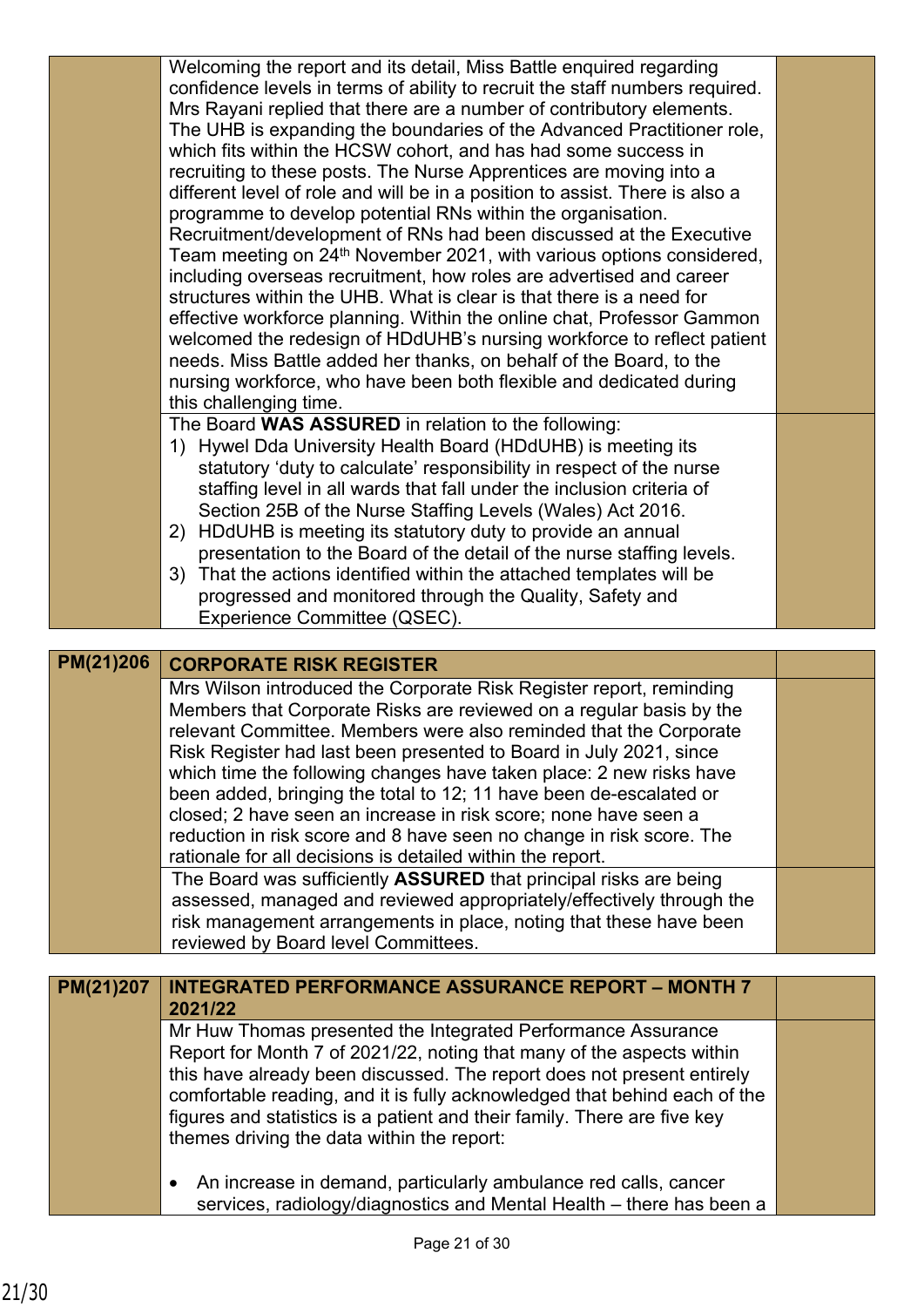15% increase in cancer referrals from Primary Care and a 30% increase in diagnostic demand for cancer patients;

- An increase in patient acuity with a severity scale of 1-5, in October 2019, 19% of patients were level 4 or 5, this has risen to 32%;
- A reduction in the amount of space available to treat patients, in terms of both estate and bed capacity;
- $\bullet$  Issues around discharge on 17<sup>th</sup> November 2021, there were 215 medically-optimised individuals in hospital and 100 ready to leave;
- Staff shortages, as a result of illness and self-isolation.

Members were also reminded that there is a reduction in the UHB's capacity to treat patients as a result of social distancing requirements and the need for Red (COVID-19) and Green (non COVID-19) pathways. Referencing page 17 of the report, Mrs Hardisty noted the identification of accommodation as an issue impacting on provision of neurodevelopment assessments and psychological therapies. There was, however, no mention of timescale for rectifying this issue. Mr Carruthers advised that the Estates team and MHLD Directorate are addressing this matter. As outlined in the report, there are wider issues with the MHLD estate; a Task & Finish Group is considering potential solutions and opportunities, with a number of the vacant sites mentioned earlier being considered. However, the cost/rental cost of these has proved prohibitive. Taking up the Glien House option for the Command Centre will mean that Tudor House becomes re-available for MHLD use. Mr Carruthers would respond separately regarding the timescales requested above. Members heard that the UHB has been exploring opportunities to replace the Preseli Unit at Withybush General Hospital and that this matter has now entered capital discussions with Welsh Government, which represents a positive development.

Professor Gammon highlighted page 14 of the report and current performance around waits for Endoscopy, with 1,277 patients waiting 8 weeks and over. Whilst recognising that COVID-19 and additional PPE requirements are impacting on patient throughput, Professor Gammon requested clarification regarding the commitment to continue 'to explore opportunities for additional capacity'. Mr Carruthers accepted that the UHB's performance is not where it would wish to be, whilst emphasising that the team is working hard to reduce numbers on waiting lists. Indeed, HDdUHB's work around Endoscopy and recovery has been recognised as prominent within Wales. Options in terms of theatre capacity in the independent/private sector have been considered, together with potential arrangements whereby HDdUHB staff could run clinics in private sector facilities. The latter has, to date, been rejected by independent providers. Potential regional opportunities for short-term solutions are also being explored, with discussions taking place between HDdUHB and SBUHB around a regional Endoscopy multi-suite facility. These discussions are in their very early stages. Mr Carruthers assured Members that HDdUHB is doing as well, if not better, than elsewhere in Wales in reinstating its capacity. Mr Moore stated that his ambition was to restore the position of zero waits rather than 8 weeks. Whilst welcoming a potential regional solution and collaboration with SBUHB, it should be noted that this will have distance/travel implications for patients; therefore, Mr Moore has requested that consideration also be given to a local HDdUHB solution, should a regional approach prove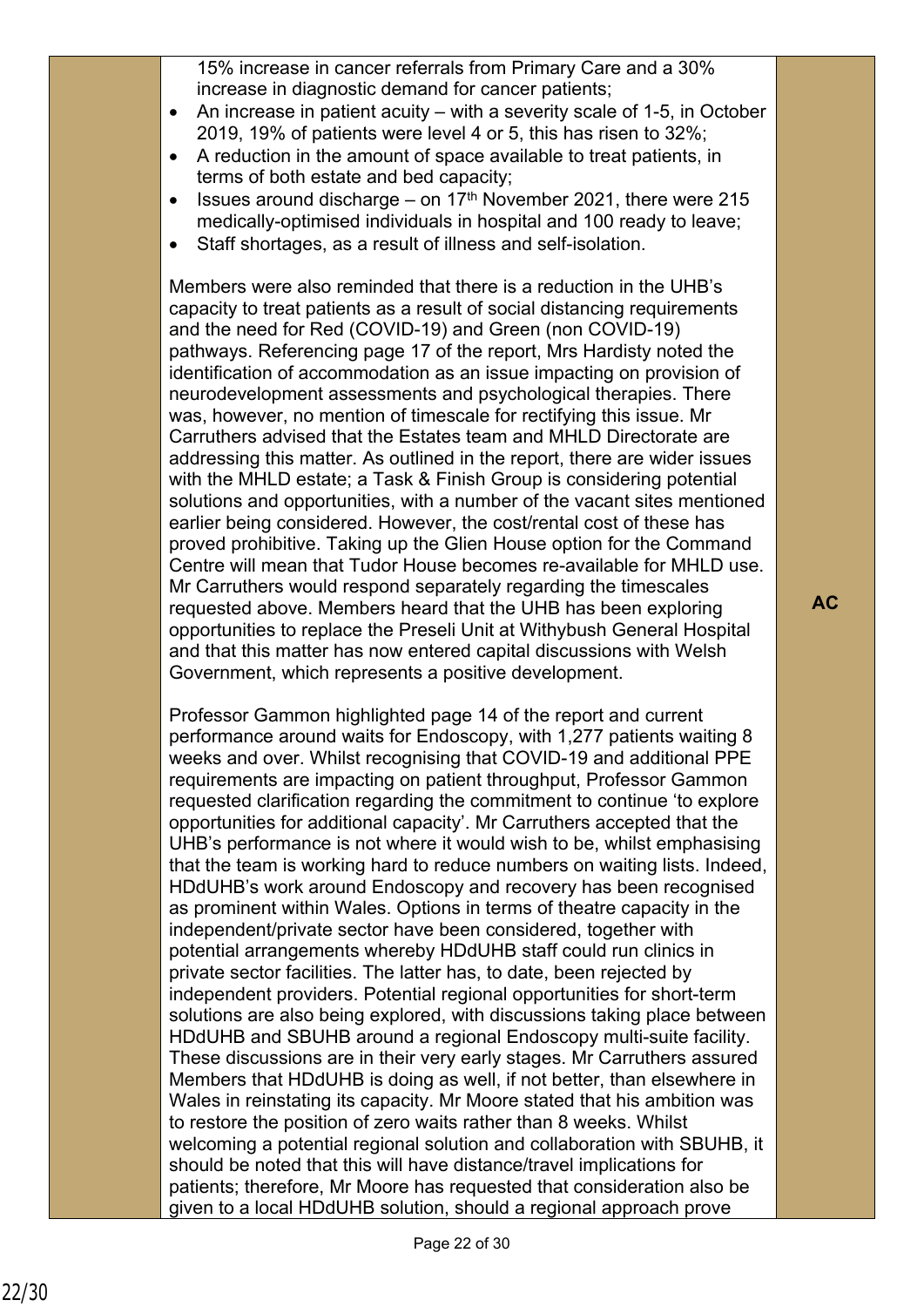impracticable. Referencing a later agenda item, Professor Gammon enquired whether the Modular Solution offers any opportunities to provide additional capacity for Endoscopy services, or whether there is a shortage of suitable staff. Mr Carruthers explained that both space and workforce were an issue, with particular constraints as a result of the Infection Prevention & Control measures in relation to COVID-19. The Modular Solution to be discussed later cannot necessarily support additional Endoscopy capacity, although it had been considered. Professor Gammon suggested that this option should be reconsidered. Members heard that Performance Appraisal Development Review (PADR) performance had been discussed in detail at PODCC, with Mrs Gostling tasked with exploring how this might be improved.

Within the online chat, Mr Newman enquired whether there is a sense that the increase in demand described is a consequence of the pandemic, with people having delayed seeking help and treatment, which may be a short-term increase in demand; or whether it represents a more long-term trend. Anecdotally, Ms Shakeshaft reported that Therapy services are seeing people with deconditioning due to isolation and not accessing services, and that acuity of referrals has increased. Mr Huw Thomas suggested that, whilst this is statistically difficult to distinguish, there are known areas of late presentations. These cannot be viewed as a short-term issue, however, because there will be longterm implications in terms of outcomes and, therefore, ongoing service demand for those who have presented late. Mr Newman also highlighted that the UHB's outsourcing has been focused on the backlog in 'physical' Planned Care, and queried whether the organisation is exploring opportunities to seek outsourced solutions for MHLD backlogs, for example psychological services. This was of particular relevance in light of the Ombudsman's case mentioned earlier.

Miss Battle requested additional granularity around certain of the figures; for example, the longest wait over 12 hours and the longest wait in an ambulance. In response, Mr Carruthers reported that October 2021 had witnessed the worst performance across Wales since information gathering on performance had begun. The longest ambulance handover delay had been just over 15 hours, at GGH; however, Mr Carruthers emphasised that this did not mean that other patients were not treated or handed over during this period – five other ambulances were offloaded, reflecting clinical prioritisation. In terms of delays in ED, there have been instances of patients waiting 3-4 days for admission. The longest wait was 5.5 days at BGH, although it should be noted that this was an Oncology patient requiring a side-room and that they were accommodated in a side-room within the ED. Mr Carruthers fully acknowledged that patients are waiting far longer than is desirable and apologised for this situation. It was emphasised that the NHS is experiencing extremely challenging circumstances and that staff are trying their utmost. Miss Battle added her apologies to patients and their families and reiterated the need to recognise the 'patient story' behind performance figures. Whilst the difficulties are likely to continue for the foreseeable future, the UHB is committed to do all it can to improve the situation. Within the online chat, Mrs Rayani and Ms Lewis agreed that it is important to understand the story behind the number/wait so that the organisation remains focused on individual patient need.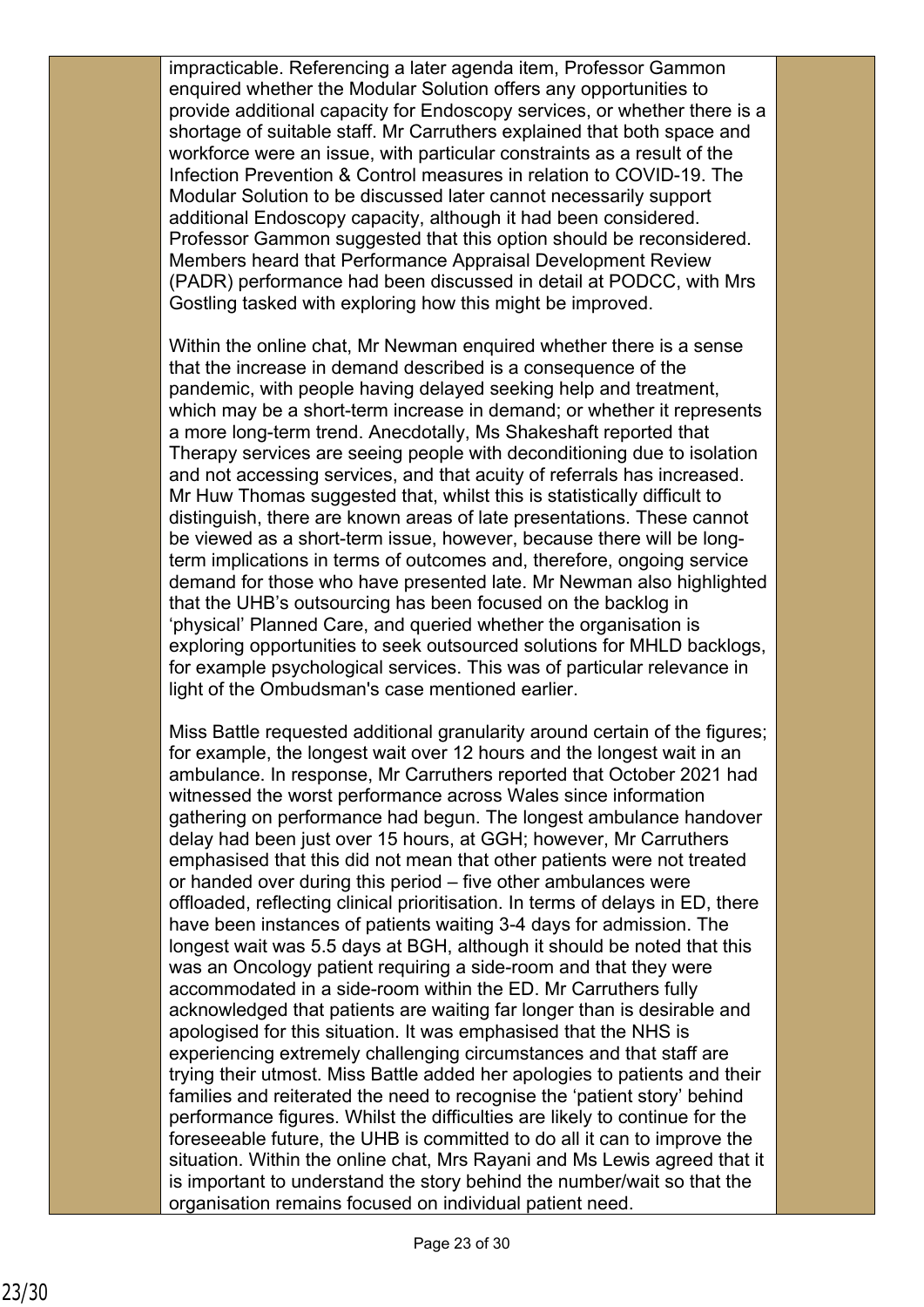|           | In response to a query regarding the reason for special cause variation<br>for pressure sores in hospitals above the upper process level, Mrs<br>Rayani assured Members that pressure damage rates are scrutinised on<br>a regular basis. The figures in question are unvalidated and the UHB is<br>seeing a number of frail patients coming into hospital with pressure<br>damage. Mrs Rayani emphasised that steps are taken to ensure that<br>expert advice and care is available wherever it is needed. With regard to<br>Follow-up appointments, Mr Carruthers indicated that initiatives such as<br>See On Symptoms (SOS) and Patient Initiated Follow-Up (PIFU) seem<br>to be resulting in a degree of performance improvement. Other Health<br>Boards with better performance are taking a 'blanket approach' in this<br>area; however, HDdUHB teams have specific clinical concerns<br>regarding this, which they wish to consider fully before making a<br>decision. Miss Battle requested that this issue be scrutinised by QSEC,<br>to ensure development at pace. In response to a query around the<br>launch of Physician Triage, Assessment and Streaming (PTAS), which<br>involves managing patients in a different way to prevent unnecessary<br>conveyance to hospital, Ms Paterson confirmed that this process is up<br>and running, albeit not remotely as anticipated. Due to IT Firewall<br>issues, clinicians are operating out of the Welsh Ambulance Service<br>NHS Trust (WAST) Headquarters, directly reviewing patients in 'the<br>stack' with ambulance controllers. This has actually proved to be a<br>helpful learning model, which will be continued with new clinicians<br>appointed to the service.<br>The Board CONSIDERED and DISCUSSED issues arising from:<br>The Integrated Performance Assurance Report - Month 7 2021/22;<br>$\bullet$<br>Proposed changes to performance measures from December 2021;<br>$\bullet$<br>Proposed change to report only key measures in future reports to<br>$\bullet$<br>Board, along with performance measures escalated from PODCC, | <b>AC/MR</b> |
|-----------|----------------------------------------------------------------------------------------------------------------------------------------------------------------------------------------------------------------------------------------------------------------------------------------------------------------------------------------------------------------------------------------------------------------------------------------------------------------------------------------------------------------------------------------------------------------------------------------------------------------------------------------------------------------------------------------------------------------------------------------------------------------------------------------------------------------------------------------------------------------------------------------------------------------------------------------------------------------------------------------------------------------------------------------------------------------------------------------------------------------------------------------------------------------------------------------------------------------------------------------------------------------------------------------------------------------------------------------------------------------------------------------------------------------------------------------------------------------------------------------------------------------------------------------------------------------------------------------------------------------------------------------------------------------------------------------------------------------------------------------------------------------------------------------------------------------------------------------------------------------------------------------------------------------------------------------------------------------------------------------------------------------------------------------------------------------------------------------------------------------|--------------|
|           | SDODC or SRC.                                                                                                                                                                                                                                                                                                                                                                                                                                                                                                                                                                                                                                                                                                                                                                                                                                                                                                                                                                                                                                                                                                                                                                                                                                                                                                                                                                                                                                                                                                                                                                                                                                                                                                                                                                                                                                                                                                                                                                                                                                                                                                  |              |
| PM(21)208 |                                                                                                                                                                                                                                                                                                                                                                                                                                                                                                                                                                                                                                                                                                                                                                                                                                                                                                                                                                                                                                                                                                                                                                                                                                                                                                                                                                                                                                                                                                                                                                                                                                                                                                                                                                                                                                                                                                                                                                                                                                                                                                                |              |
|           | FINANCIAL REPORT – MONTH 7 2021/22<br>Mr Huw Thomas introduced the Financial Report for Month 7 of 2021/22,                                                                                                                                                                                                                                                                                                                                                                                                                                                                                                                                                                                                                                                                                                                                                                                                                                                                                                                                                                                                                                                                                                                                                                                                                                                                                                                                                                                                                                                                                                                                                                                                                                                                                                                                                                                                                                                                                                                                                                                                    |              |
|           | highlighting in particular the UHB's expenditure trend, which clearly<br>shows that agency spend is a particular pressure and issue. For the first<br>time in the organisation's history, the nursing agency and medical<br>agency spend are largely the same; traditionally the latter has been<br>higher. The spend during the last month is the highest ever seen,<br>demonstrating the workforce challenges faced by the organisation.<br>Looking forward, the UHB has received further recovery funding from<br>Welsh Government and is considering how much of this can be utilised.<br>The organisation is broadly on target to deliver its forecast deficit of<br>£25m, which is important in terms of building credibility. It is anticipated<br>that approximately £4.6m of the forecast savings plans will be delivered.<br>This remains a concern for the UHB, and will be discussed with<br>colleagues at Welsh Government.                                                                                                                                                                                                                                                                                                                                                                                                                                                                                                                                                                                                                                                                                                                                                                                                                                                                                                                                                                                                                                                                                                                                                                       |              |
|           | Mr Weir welcomed the strong progress as a Board on the UHB's<br>financial position. Whilst the organisation is now in the unusual position<br>of potentially returning funding to Welsh Government, this actually<br>demonstrates a robust control of finances. In respect of savings plans,                                                                                                                                                                                                                                                                                                                                                                                                                                                                                                                                                                                                                                                                                                                                                                                                                                                                                                                                                                                                                                                                                                                                                                                                                                                                                                                                                                                                                                                                                                                                                                                                                                                                                                                                                                                                                   |              |

Mr Weir suggested that the issue is not identifying savings, it is converting this into delivery; and queried whether this is cultural,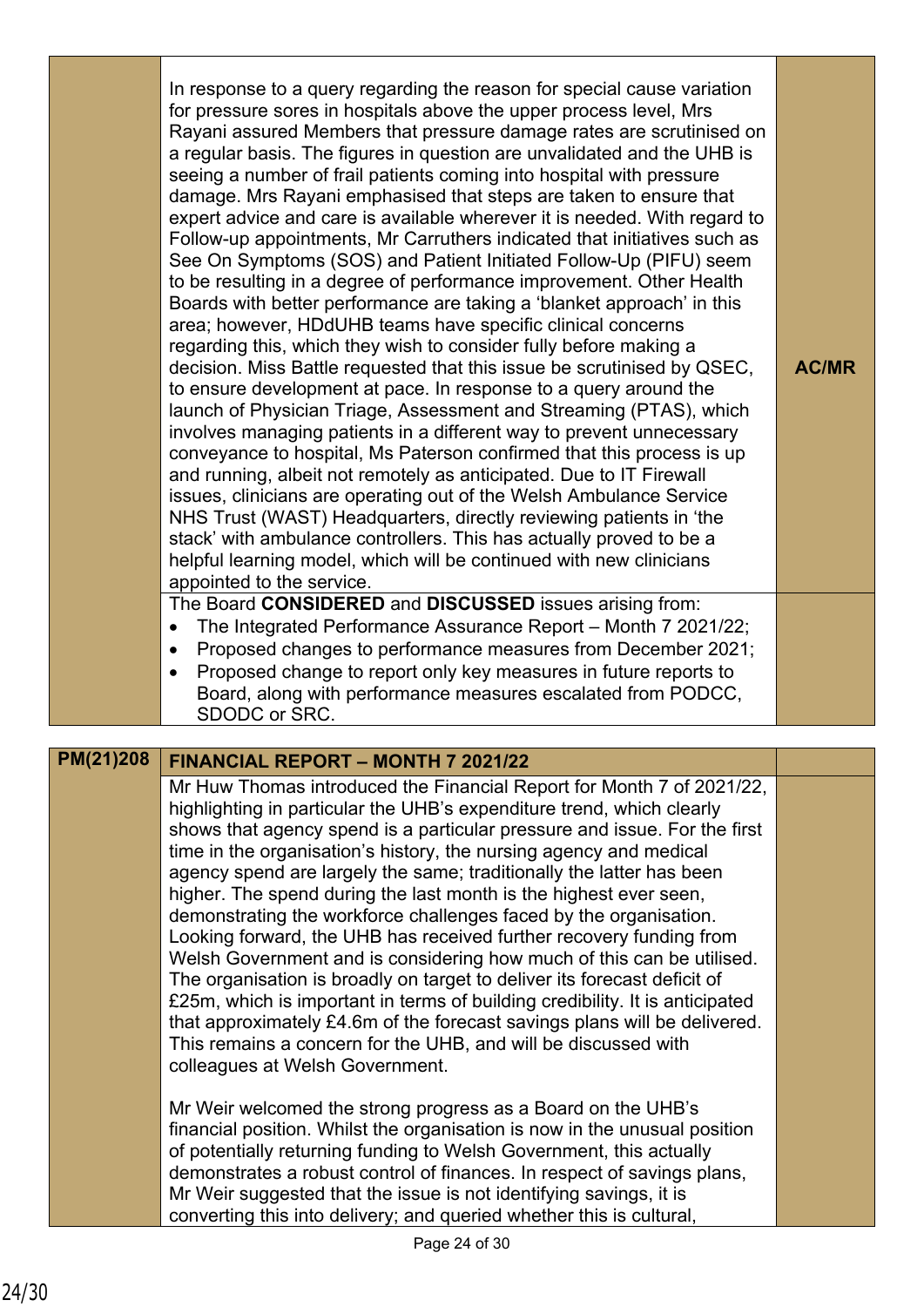|           | capacity-related or otherwise. Mr Huw Thomas replied that the current<br>issues relating to COVID-19 are having a significant operational impact<br>on savings delivery, with operational staff necessarily and rightly<br>focusing on delivering clinical care in 'the here and now'. It has,<br>therefore, been difficult to identify many opportunities for savings. There<br>are clear demand-side challenges and supply-side challenges. Mr<br>Carruthers agreed that the underlying challenge around workforce is<br>significant and a potential barrier to achieving the organisation's<br>ambitions. Due to this, the bed model becomes the default position; an<br>alternative approach is required. Agreeing with these comments, Mr<br>Moore added that, prior to the COVID-19 pandemic, HDdUHB was<br>broadly achieving technical efficiency levels comparable with the rest of<br>Wales, with less and less in the way of traditional savings available.<br>COVID-19 has impacted this further; however, the organisation is<br>increasingly moving into the realms of structural savings, which involve<br>health behaviours, health inequalities and issues such as the need to<br>build a new hospital to address inefficiencies involved with delivering<br>services on multiple sites. Such savings are, by their very nature, more<br>challenging to deliver. |           |
|-----------|----------------------------------------------------------------------------------------------------------------------------------------------------------------------------------------------------------------------------------------------------------------------------------------------------------------------------------------------------------------------------------------------------------------------------------------------------------------------------------------------------------------------------------------------------------------------------------------------------------------------------------------------------------------------------------------------------------------------------------------------------------------------------------------------------------------------------------------------------------------------------------------------------------------------------------------------------------------------------------------------------------------------------------------------------------------------------------------------------------------------------------------------------------------------------------------------------------------------------------------------------------------------------------------------------------------------------------------------------------------------------------|-----------|
|           | The Board DISCUSSED and NOTED the financial position for Month 7<br>2021/22.                                                                                                                                                                                                                                                                                                                                                                                                                                                                                                                                                                                                                                                                                                                                                                                                                                                                                                                                                                                                                                                                                                                                                                                                                                                                                                     |           |
|           |                                                                                                                                                                                                                                                                                                                                                                                                                                                                                                                                                                                                                                                                                                                                                                                                                                                                                                                                                                                                                                                                                                                                                                                                                                                                                                                                                                                  |           |
| PM(21)209 | <b>GOVERNANCE ARRANGEMENTS TO MANAGE ALLOCATION OF</b><br><b>RECOVERY FUNDING</b>                                                                                                                                                                                                                                                                                                                                                                                                                                                                                                                                                                                                                                                                                                                                                                                                                                                                                                                                                                                                                                                                                                                                                                                                                                                                                                |           |
|           | Introducing the Governance Arrangements to Manage Allocation of<br>Recovery Funding report, Mr Carruthers emphasised that this is focused<br>on the governance arrangements involved with the Recovery Plan.<br>Whilst acknowledging the restrictions in terms of independent sector<br>providers, and the necessity for prompt action, there is a need for safe<br>decisions which are properly scrutinised.<br>Highlighting page 4 of the report, Mr Maynard Davies noted reference to<br>third party contracts and queried whether any quality measures will be<br>applied to identify potential deficiencies, and whether these will be<br>reported to the Board. Mr Carruthers replied that the intention is to<br>monitor such contracts through the Sustainable Resources Committee<br>(SRC), with any quality concerns scrutinised by QSEC. Mr Carruthers<br>offered to share the intended schedule of metrics and Key Performance<br>Indicators (KPIs). Within the online chat, Mrs Rayani stated that she<br>would expect quality concerns to surface through the discussions on<br>quality in commissioning which are forward planned on the QSEC work                                                                                                                                                                                                                | <b>AC</b> |
|           | plan. Mr Weir thanked the Director of Operations, Director of Finance<br>and the Finance team for their work.                                                                                                                                                                                                                                                                                                                                                                                                                                                                                                                                                                                                                                                                                                                                                                                                                                                                                                                                                                                                                                                                                                                                                                                                                                                                    |           |
|           | The Board:<br><b>ENDORSED</b> and <b>RATIFIED</b> the proposed Governance approach to<br>$\bullet$<br>allow executive sign off expenditure linked to the Recovery Monies;<br><b>DELEGATED</b> authority to the Lead Executive Director to execute the<br>٠<br>appropriate contract arrangements for the Modular Solution.                                                                                                                                                                                                                                                                                                                                                                                                                                                                                                                                                                                                                                                                                                                                                                                                                                                                                                                                                                                                                                                        |           |
|           |                                                                                                                                                                                                                                                                                                                                                                                                                                                                                                                                                                                                                                                                                                                                                                                                                                                                                                                                                                                                                                                                                                                                                                                                                                                                                                                                                                                  |           |
| PM(21)210 | UTILISATION OF RECOVERY FUNDING                                                                                                                                                                                                                                                                                                                                                                                                                                                                                                                                                                                                                                                                                                                                                                                                                                                                                                                                                                                                                                                                                                                                                                                                                                                                                                                                                  |           |
|           | Mr Huw Thomas reiterated that the UHB is in ongoing discussions with<br>Welsh Government regarding the use of Recovery Funding and<br>indicated that this will also be discussed within the In-Committee Board                                                                                                                                                                                                                                                                                                                                                                                                                                                                                                                                                                                                                                                                                                                                                                                                                                                                                                                                                                                                                                                                                                                                                                   |           |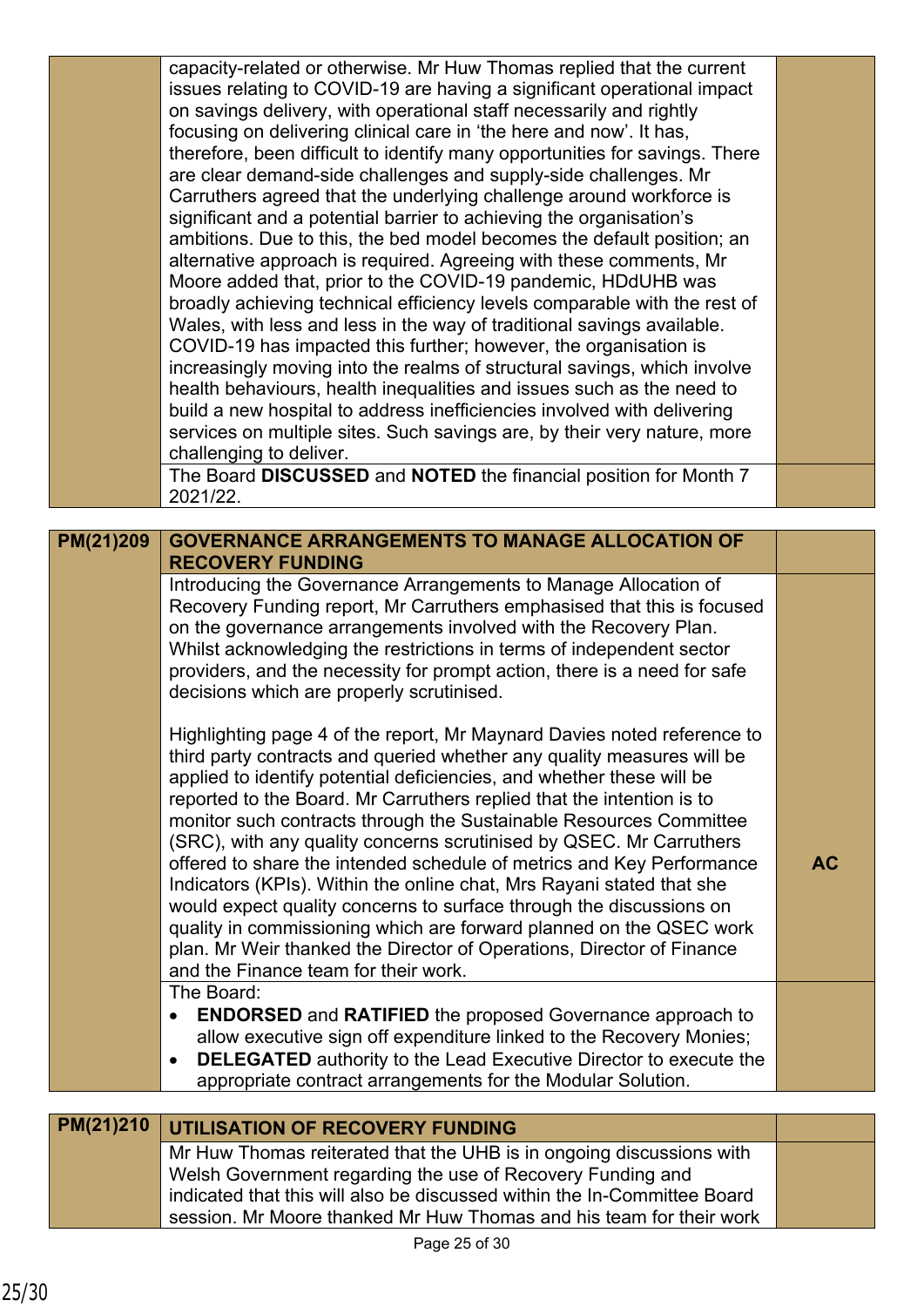|           | with Welsh Government. Members were reminded that the Utilisation of<br>Recovery Funding plans are currently in draft form and will be presented<br>to a future Public Board meeting for consideration. Members were<br>informed that the item was being considered in the In-Committee<br>session, due to plans still being worked through and commercially<br>sensitive information. It was noted that any decision would be brought<br>through the next Public Board meeting.                                                                                                                                                                                                                                                                                                                                                                                                                                                      |           |
|-----------|---------------------------------------------------------------------------------------------------------------------------------------------------------------------------------------------------------------------------------------------------------------------------------------------------------------------------------------------------------------------------------------------------------------------------------------------------------------------------------------------------------------------------------------------------------------------------------------------------------------------------------------------------------------------------------------------------------------------------------------------------------------------------------------------------------------------------------------------------------------------------------------------------------------------------------------|-----------|
| PM(21)211 | <b>MODULAR SOLUTION - PROCUREMENT OUTCOME AND</b><br><b>DECISION</b>                                                                                                                                                                                                                                                                                                                                                                                                                                                                                                                                                                                                                                                                                                                                                                                                                                                                  |           |
|           | Mr Carruthers presented the Modular Solution – Procurement Outcome<br>and Decision report, which he suggested is relatively self-explanatory.<br>Apologising for the late circulation of this report, Mr Carruthers explained<br>that this opportunity had only arisen very recently. Members heard that<br>the Modular Solution had been designed and approved by clinical leads.<br>Potential risks are outlined in the report, together with mitigations. A<br>recruitment programme or insourcing arrangement will be required. The<br>opportunity to purchase the Modular Building would offer an asset with<br>an anticipated lifespan of 30 years for an additional £2m, versus a lease<br>of 3 years. This would also enable the UHB to utilise lease funds for<br>other purposes.                                                                                                                                            |           |
|           | Reminding Members of earlier discussions around Endoscopy waiting<br>times, Miss Battle enquired whether it would be possible to revisit using<br>the Modular Building for this service. Mr Carruthers explained that it<br>would be difficult, at this stage, with the design finalised and works due<br>to be started imminently. There will, however, be space vacated in<br>Prince Philip Hospital (PPH) which could be explored as a potential<br>option. This can be discussed by the Executive Team in the first<br>instance, before consideration by the Board. Within the online chat, Mr<br>Newman thanked Mr Carruthers for his helpful explanation of the merits<br>of this opportunity. Members were informed that the item was being<br>considered in the In-Committee session, due to commercially sensitive<br>information. It was noted that any decision would be brought through the<br>next Public Board meeting. | <b>AC</b> |
|           | The Board:<br><b>ENDORSED</b> and <b>APPROVED</b> the award of the Modular Solution                                                                                                                                                                                                                                                                                                                                                                                                                                                                                                                                                                                                                                                                                                                                                                                                                                                   |           |
|           | contract to Vanguard;<br><b>NOTED</b> the risks and mitigations.                                                                                                                                                                                                                                                                                                                                                                                                                                                                                                                                                                                                                                                                                                                                                                                                                                                                      |           |
| PM(21)212 | <b>HAEMATOLOGY AND COAGULATION MANAGED SERVICE</b>                                                                                                                                                                                                                                                                                                                                                                                                                                                                                                                                                                                                                                                                                                                                                                                                                                                                                    |           |
|           | <b>CONTRACT AWARD</b><br>Mr Carruthers introduced the Haematology and Coagulation Managed                                                                                                                                                                                                                                                                                                                                                                                                                                                                                                                                                                                                                                                                                                                                                                                                                                             |           |
|           | Service Contract Award report, explaining that Board approval of this<br>contract is sought. Members were provided with further background,<br>noting that the Managed Service Contract is a central requirement to<br>support the integrated Blood Sciences strategy. Similar arrangements<br>have already been implemented within Pathology and have realised<br>benefits. Due to the contract being in excess of £1m, Welsh Government<br>approval would also be required.                                                                                                                                                                                                                                                                                                                                                                                                                                                         |           |
|           | In response to a query regarding whether the IT involved will integrate<br>with existing UHB systems, Mr Carruthers understood that this would<br>form part of the initial specification and Mr Huw Thomas confirmed that                                                                                                                                                                                                                                                                                                                                                                                                                                                                                                                                                                                                                                                                                                             |           |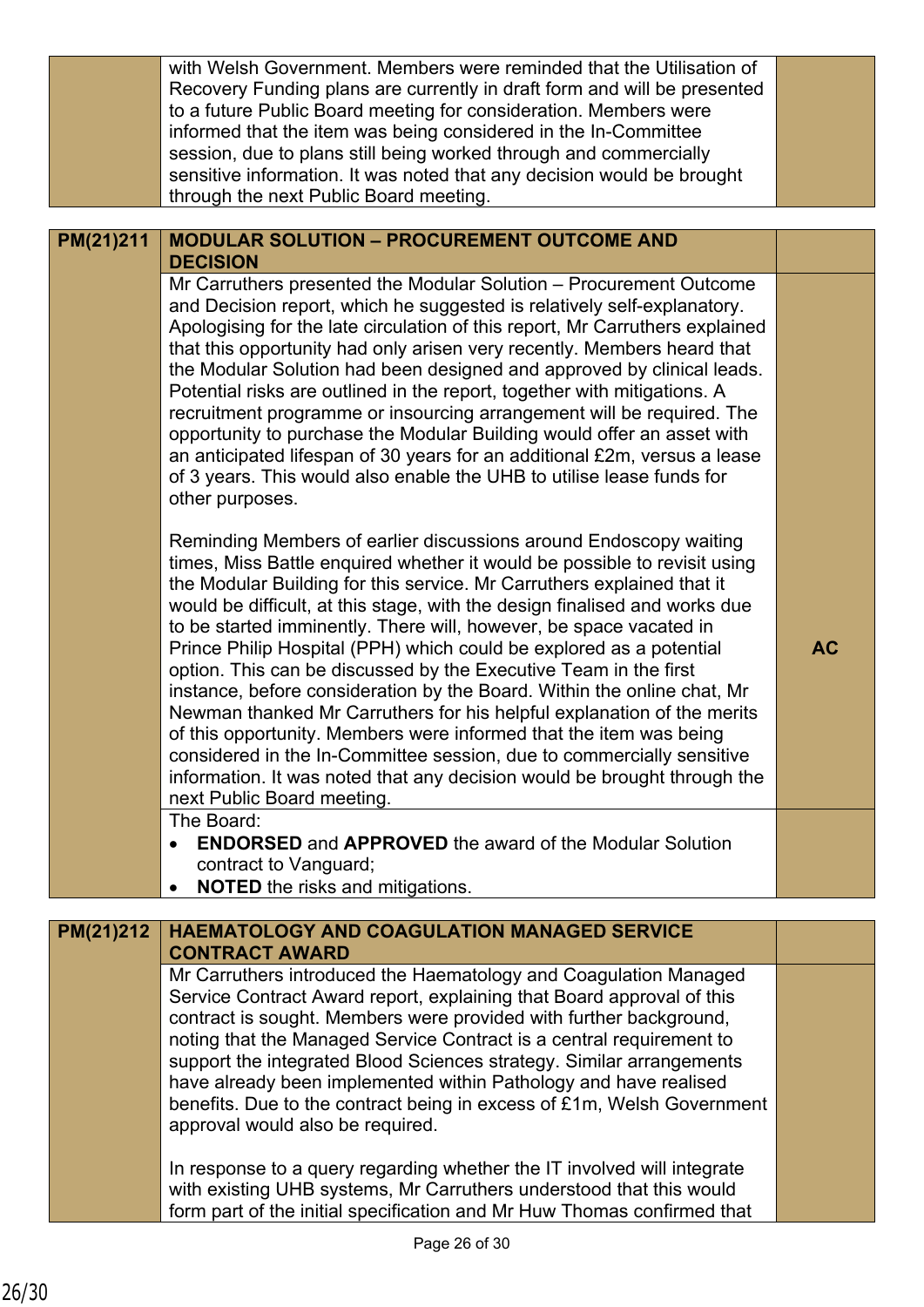|           | the Digital team had been involved. Members were informed that the<br>item was being considered in the In-Committee session, due to<br>commercially sensitive information. It was noted that any decision would<br>be brought through the next Public Board meeting.<br>The Board APPROVED the Procurement Evaluation Panel<br>recommendation in respect of the successful bidder noted within the<br>Haematology Procurement Outcomes Report, prior to gaining further<br>approval from Welsh Government.                                                                                                                                                                                                                                                                                                                                                                                                                                                                                                                                                                                                                                                                                                                                                                                                                                                                                                      |                 |
|-----------|-----------------------------------------------------------------------------------------------------------------------------------------------------------------------------------------------------------------------------------------------------------------------------------------------------------------------------------------------------------------------------------------------------------------------------------------------------------------------------------------------------------------------------------------------------------------------------------------------------------------------------------------------------------------------------------------------------------------------------------------------------------------------------------------------------------------------------------------------------------------------------------------------------------------------------------------------------------------------------------------------------------------------------------------------------------------------------------------------------------------------------------------------------------------------------------------------------------------------------------------------------------------------------------------------------------------------------------------------------------------------------------------------------------------|-----------------|
| PM(21)213 | <b>STRATEGIC ENABLING GROUP UPDATE</b>                                                                                                                                                                                                                                                                                                                                                                                                                                                                                                                                                                                                                                                                                                                                                                                                                                                                                                                                                                                                                                                                                                                                                                                                                                                                                                                                                                          |                 |
|           | Mr Huw Thomas presented an update on the activities of the Strategic<br>Enabling Group (SEG), advising that he had nothing further to add, save<br>for the fact that the Group had participated in a robust and useful<br>discussion on the topics outlined. Within the online chat, Mrs Hardisty<br>agreed that this had been an excellent meeting.<br>The Board RECEIVED for information the Strategic Enabling Group<br>Update report.                                                                                                                                                                                                                                                                                                                                                                                                                                                                                                                                                                                                                                                                                                                                                                                                                                                                                                                                                                       |                 |
|           |                                                                                                                                                                                                                                                                                                                                                                                                                                                                                                                                                                                                                                                                                                                                                                                                                                                                                                                                                                                                                                                                                                                                                                                                                                                                                                                                                                                                                 |                 |
| PM(21)214 | <b>REPORT OF THE STRATEGIC DEVELOPMENT &amp; OPERATIONAL</b><br><b>DELIVERY COMMITTEE</b>                                                                                                                                                                                                                                                                                                                                                                                                                                                                                                                                                                                                                                                                                                                                                                                                                                                                                                                                                                                                                                                                                                                                                                                                                                                                                                                       |                 |
|           | Mr Maynard Davies, SDODC Chair, presented the SDODC update<br>report, drawing Members' attention to the Committee's discussion and<br>concerns in relation to the Women & Children's Phase II project.<br>Miss Battle expressed concern regarding the quoted figure of 74.8% of<br>children waiting more than 26 weeks for a mental health assessment. In<br>response, Mr Carruthers advised that he has asked the MHLD team to<br>consider independent sector opportunities to address backlogs while<br>internal services and systems are being developed. An expression of<br>interest is being prepared, to go out to market. Referencing Women &<br>Children's Phase II, Professor Gammon echoed concerns around the<br>escalating costs of this project, noting that an additional £200k has now<br>been reported. Whilst not having a detailed explanation for this cost to<br>hand, Mr Carruthers offered to share this outside the meeting. Mr Moore<br>recognised that systematic concerns have been raised regarding this<br>project and that a lessons learned exercise has been undertaken as part<br>of a wider Capital Governance Review. He suggested that the findings<br>of this should be presented to Board in January 2022. Members noted<br>that a draft of this report had been considered by ARAC with the<br>management response being presented to the December 2021 ARAC<br>meeting. | <b>AC</b><br>LD |
|           | The Board NOTED the SDODC update report and ACKNOWLEDGED                                                                                                                                                                                                                                                                                                                                                                                                                                                                                                                                                                                                                                                                                                                                                                                                                                                                                                                                                                                                                                                                                                                                                                                                                                                                                                                                                        |                 |
|           | the key risks, issues and matters of concern, together with actions being<br>taken to address these.                                                                                                                                                                                                                                                                                                                                                                                                                                                                                                                                                                                                                                                                                                                                                                                                                                                                                                                                                                                                                                                                                                                                                                                                                                                                                                            |                 |
| PM(21)215 | <b>REPORT OF THE PEOPLE, ORGANISATIONAL DEVELOPMENT &amp;</b><br><b>CULTURE COMMITTEE</b><br>Professor Gammon, PODCC Chair, presented the PODCC update<br>report, highlighting the ambition as an organisation with regard to the<br>Welsh Language Standards. A further report on this topic has been<br>requested. The Board was requested to approve the revised PODCC                                                                                                                                                                                                                                                                                                                                                                                                                                                                                                                                                                                                                                                                                                                                                                                                                                                                                                                                                                                                                                       |                 |
|           | Terms of Reference.                                                                                                                                                                                                                                                                                                                                                                                                                                                                                                                                                                                                                                                                                                                                                                                                                                                                                                                                                                                                                                                                                                                                                                                                                                                                                                                                                                                             |                 |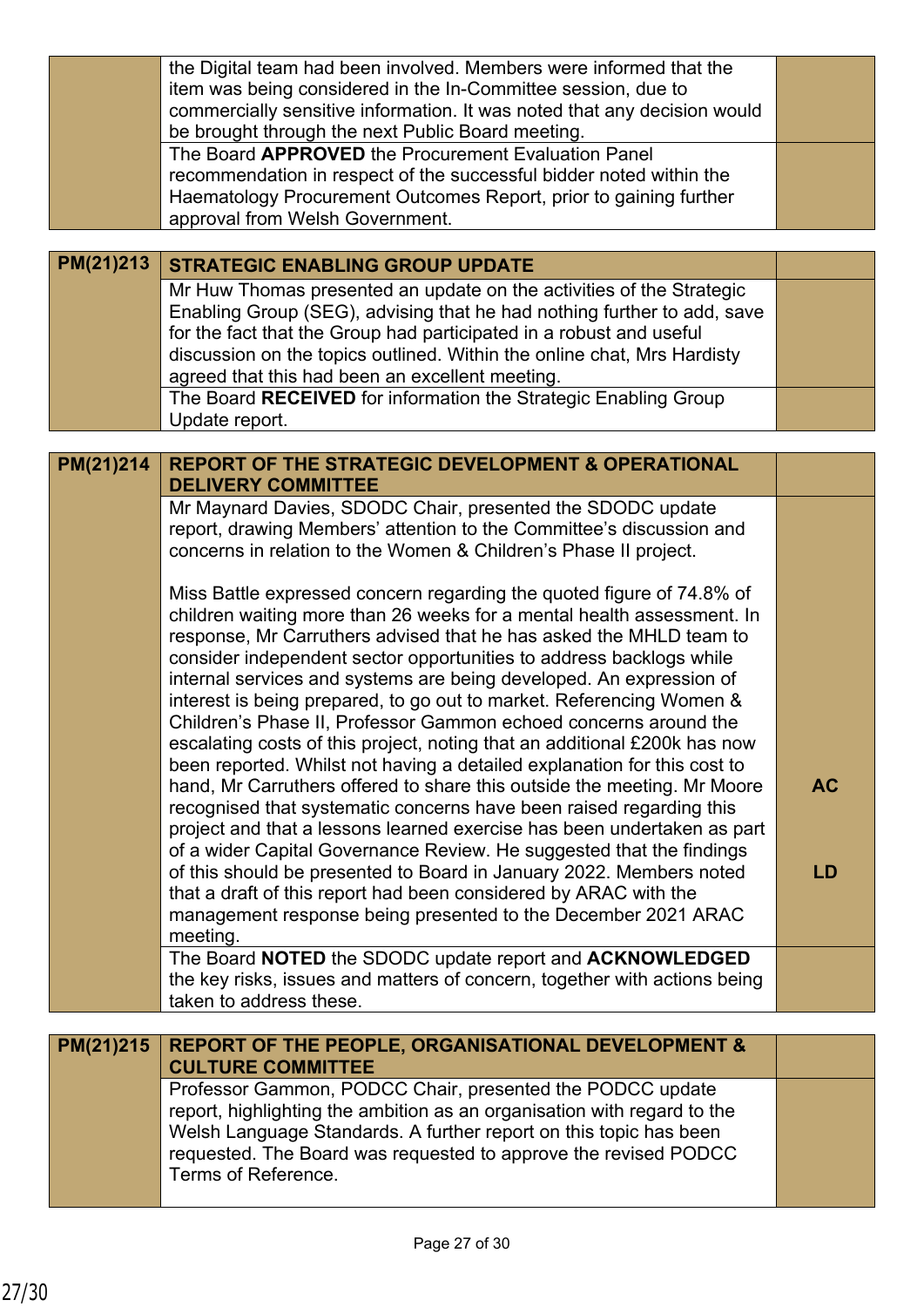|           | Mr Moore reminded Members that the Transformation Steering Group is<br>also concerned with Planning Objectives around the Welsh Language<br>and commitment to exceed the stated standards. Within the online chat,<br>Ms Raynsford was heartened to note the focus on y Gymraeg/<br>bilingualism, emphasising the importance of culture.<br>The Board NOTED the PODCC update report and APPROVED the                                                                                                                                                                                                                                                                                                                                                                                                                                  |  |
|-----------|---------------------------------------------------------------------------------------------------------------------------------------------------------------------------------------------------------------------------------------------------------------------------------------------------------------------------------------------------------------------------------------------------------------------------------------------------------------------------------------------------------------------------------------------------------------------------------------------------------------------------------------------------------------------------------------------------------------------------------------------------------------------------------------------------------------------------------------|--|
|           | revised PODCC Terms of Reference.                                                                                                                                                                                                                                                                                                                                                                                                                                                                                                                                                                                                                                                                                                                                                                                                     |  |
| PM(21)216 | <b>REPORT OF THE HEALTH &amp; SAFETY COMMITTEE</b>                                                                                                                                                                                                                                                                                                                                                                                                                                                                                                                                                                                                                                                                                                                                                                                    |  |
|           | Mrs Hardisty, Health & Safety Committee (HSC) Chair, presented the                                                                                                                                                                                                                                                                                                                                                                                                                                                                                                                                                                                                                                                                                                                                                                    |  |
|           | HSC update report, drawing Members' attention to the fact that all<br>Health & Safety Executive (HSE) enforcement notices have now been<br>lifted. Mrs Hardisty expressed sincere thanks to the Health & Safety<br>team, particularly Mr Tim Harrison, and to Mrs Rayani for her leadership<br>in this area. The progress seen is as a direct result of their efforts. The<br>organisation is now taking a proactive approach to Health & Safety and<br>must ensure that momentum is maintained.                                                                                                                                                                                                                                                                                                                                      |  |
|           | Mr Moore reported that he had recently met with the HSE Lead to<br>receive feedback ahead of the official letter/report. It is understood that<br>the latter will recognise the UHB's progress as an organisation in terms<br>of Health & Safety issues, and the significant changes implemented. Mr<br>Moore echoed comments regarding the contribution of Mrs Rayani and<br>Mr Harrison, together with that of HSAC/HSC. Mrs Rayani agreed that<br>Mr Harrison and his team have achieved major progress, whilst<br>recognising that improvements in Health & Safety represent a 'whole<br>organisation' effort. General Managers and services have enabled the<br>HSE Inspector to witness the cultural shift in this regard. Future work<br>and its focus is already being planned. Miss Battle thanked all of those<br>involved. |  |
|           | The Board NOTED the HSC update reports and ACKNOWLEDGED the<br>key risks, issues and matters of concern, together with actions being<br>taken to address these.                                                                                                                                                                                                                                                                                                                                                                                                                                                                                                                                                                                                                                                                       |  |
|           |                                                                                                                                                                                                                                                                                                                                                                                                                                                                                                                                                                                                                                                                                                                                                                                                                                       |  |
| PM(21)217 | <b>REPORT OF THE SUSTAINABLE RESOURCES COMMITTEE</b>                                                                                                                                                                                                                                                                                                                                                                                                                                                                                                                                                                                                                                                                                                                                                                                  |  |
|           | Mr Weir, SRC Chair, presented the SRC update report, noting that this<br>meeting had considered the Month 6 position and the risk of                                                                                                                                                                                                                                                                                                                                                                                                                                                                                                                                                                                                                                                                                                  |  |
|           | underspending on the financial position. As part of its discussions, the<br>Committee had also reviewed arrangements in relation to Cyber<br>Security.                                                                                                                                                                                                                                                                                                                                                                                                                                                                                                                                                                                                                                                                                |  |
|           | The Board NOTED the Sustainable Resources Committee update report<br>and ACKNOWLEDGED the key risks, issues and matters of concern,<br>together with actions being taken to address these.                                                                                                                                                                                                                                                                                                                                                                                                                                                                                                                                                                                                                                            |  |
| PM(21)218 | <b>COMMITTEE UPDATE REPORTS: BOARD LEVEL COMMITTEES</b>                                                                                                                                                                                                                                                                                                                                                                                                                                                                                                                                                                                                                                                                                                                                                                               |  |
|           | Mrs Wilson presented the Board Level Committees Update Report,                                                                                                                                                                                                                                                                                                                                                                                                                                                                                                                                                                                                                                                                                                                                                                        |  |
|           | drawing Members' attention to the issues raised by The Stakeholder<br>Reference Group, with Miss Battle suggesting that Board would echo<br>these comments.                                                                                                                                                                                                                                                                                                                                                                                                                                                                                                                                                                                                                                                                           |  |
|           | The Board ENDORSED the Committee updates, recognising matters<br>requiring Board level consideration or approval and the key risks and<br>issues/ matters of concern identified, in respect of work undertaken on<br>behalf of the Board at recent Committee meetings.                                                                                                                                                                                                                                                                                                                                                                                                                                                                                                                                                                |  |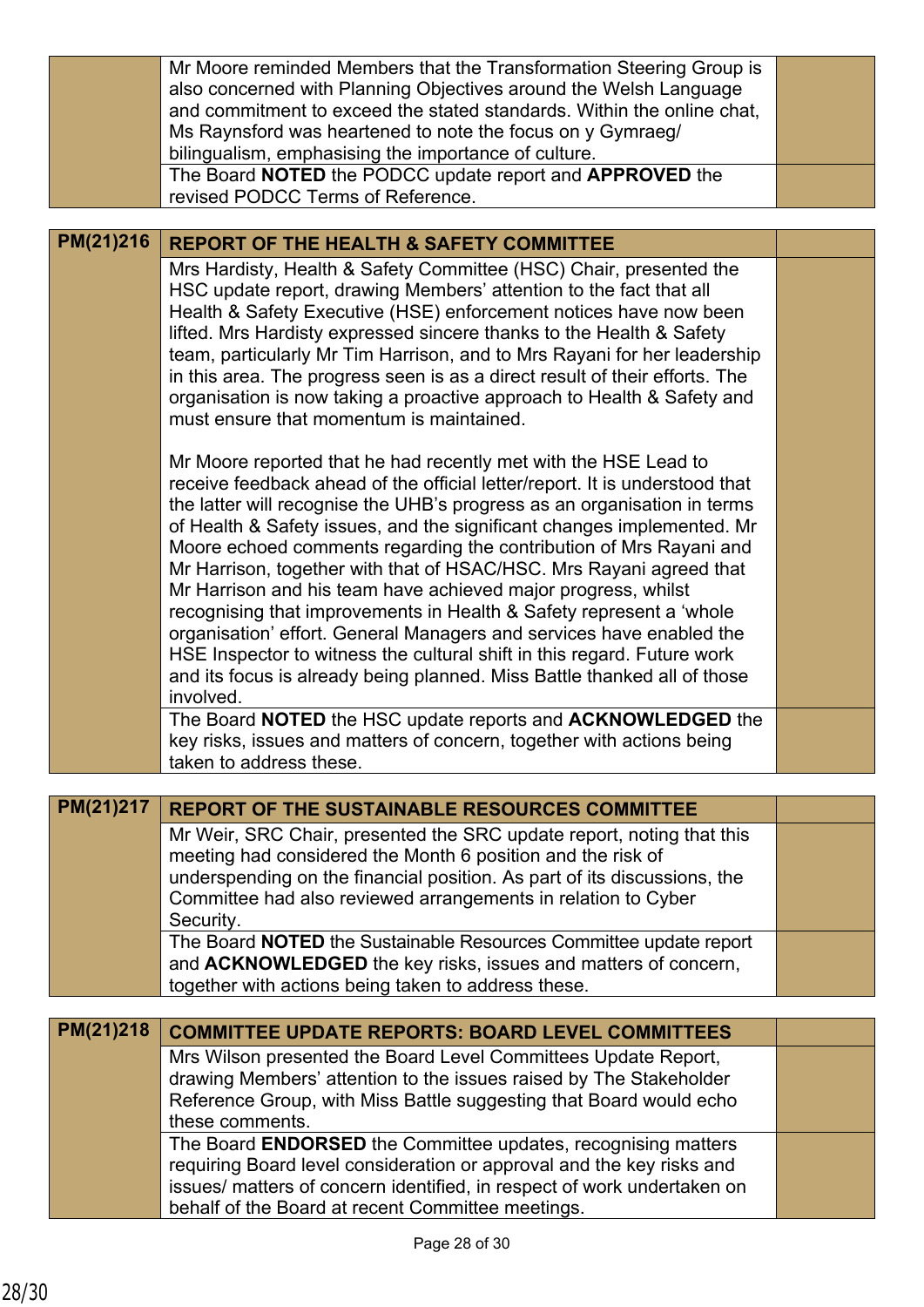| PM(21)219 | <b>COMMITTEE UPDATE REPORTS: IN-COMMITTEE BOARD</b>                                                                                                 |           |
|-----------|-----------------------------------------------------------------------------------------------------------------------------------------------------|-----------|
|           | The Board RECEIVED the update report of the In-Committee Board                                                                                      |           |
|           | meeting.                                                                                                                                            |           |
| PM(21)220 |                                                                                                                                                     |           |
|           | <b>COMMITTEE UPDATE REPORTS: HDdUHB ADVISORY GROUPS</b>                                                                                             |           |
|           | The Board RECEIVED the update report in respect of recent Advisory<br>Group meetings.                                                               |           |
|           |                                                                                                                                                     |           |
| PM(21)221 | <b>HDdUHB JOINT COMMITTEES &amp; COLLABORATIVES</b>                                                                                                 |           |
|           | The Board RECEIVED the minutes and updates in respect of recent                                                                                     |           |
|           | Welsh Health Specialised Services Committee (WHSSC), Emergency                                                                                      |           |
|           | Ambulance Services Committee (EASC), NHS Wales Shared Services<br>Partnership (NWSSP) Committee, Mid Wales Joint Committee for                      |           |
|           | Health and Care (MWJC) and NHS Wales Collaborative Leadership                                                                                       |           |
|           | Forum (CLF) meetings.                                                                                                                               |           |
|           |                                                                                                                                                     |           |
| PM(21)222 | <b>STATUTORY PARTNERSHIPS UPDATE</b>                                                                                                                |           |
|           | Ms Paterson presented the Statutory Partnerships Update report,                                                                                     |           |
|           | advising that the most recent meeting of the RPB had been attended by<br>the Children's Commissioner for Wales. This is significant in terms of the |           |
|           | fact that the Board has referenced on a number of occasions during                                                                                  |           |
|           | today's meeting the importance of services for children and young                                                                                   |           |
|           | people. Ms Paterson also wished to record her formal thanks to Mr                                                                                   |           |
|           | Martyn Palfreman, who had been with the RPB since its inception and<br>had been crucial in building and maintaining relationships between the       |           |
|           | component organisations. Mrs Hardisty echoed these comments and                                                                                     |           |
|           | Miss Battle suggested that a formal letter of thanks from the UHB be                                                                                | <b>MB</b> |
|           | prepared. Members noted that the RPB Chair and Vice Chair will attend                                                                               |           |
|           | a national virtual event facilitated by the Children's Commissioner,                                                                                |           |
|           | where they will be questioned by children on various topics.<br>The Board NOTED:                                                                    |           |
|           | The collaborative work which is underway to support the development<br>$\bullet$                                                                    |           |
|           | of the Well-being Assessments and Population Needs Assessment                                                                                       |           |
|           | and their proposed timelines for presentation to the Health Board for                                                                               |           |
|           | approval;<br>The update on recent activity of the RPB;                                                                                              |           |
|           | ٠<br>The links to the PSB and RPB websites, where the agenda and<br>$\bullet$                                                                       |           |
|           | minutes of recent meetings can be accessed.                                                                                                         |           |
|           |                                                                                                                                                     |           |
| PM(21)223 | <b>COMMUNITY HEALTH COUNCIL (CHC) ANNUAL REPORT 2020/21</b>                                                                                         |           |
|           | The Board <b>NOTED</b> the Community Health Council (CHC) Annual Report                                                                             |           |
|           | 2020/21, with Miss Battle thanking the CHC for this document.                                                                                       |           |
| PM(21)224 | <b>BOARD ANNUAL WORKPLAN</b>                                                                                                                        |           |
|           | The Board NOTED the Board Annual Workplan, which will be updated in                                                                                 |           |
|           | accordance with discussions.                                                                                                                        |           |
|           |                                                                                                                                                     |           |
| PM(21)225 | <b>ANY OTHER BUSINESS</b>                                                                                                                           |           |
|           | There was no other business reported.                                                                                                               |           |
|           |                                                                                                                                                     |           |